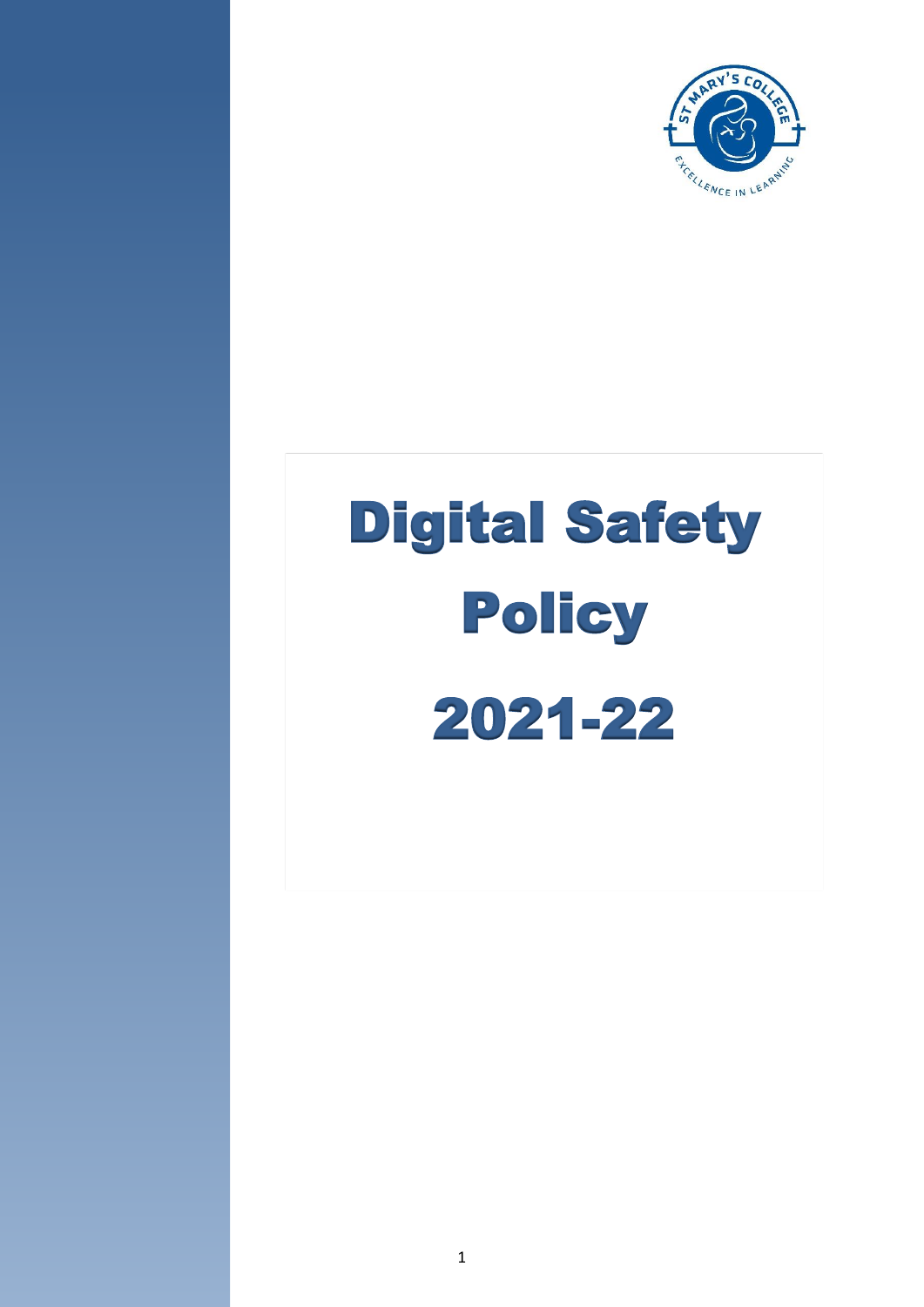| <b>Responsibility of:</b>            | Director of Teaching & Learning/e-Learning |
|--------------------------------------|--------------------------------------------|
|                                      | Manager                                    |
| <b>Inclusivity Assessed Date:</b>    | 09/20                                      |
| <b>Quality Impact Assessed Date:</b> | 09/20                                      |
| Supported by:                        | <b>Executive</b>                           |
|                                      |                                            |
| <b>Approved by Corporation:</b>      | Click here to enter a date.                |
|                                      | November 2020                              |
|                                      | September 2021                             |
| <b>Review Interval</b>               | 1 year                                     |
|                                      |                                            |
| unless statutory changes apply)      |                                            |
| <b>Current Revision Date:</b>        | 26/08/21                                   |
| <b>Next Revision Date:</b>           |                                            |
| <b>Published as:</b>                 |                                            |
| <b>Website PdF Edition</b>           | ⊠                                          |
|                                      | Click here to enter a date.                |
|                                      |                                            |
| <b>Electronic Edition</b>            | ⊠                                          |
| <b>Hard Copy Edition *</b>           | ⊠                                          |

|                                 | <b>Amendments Since the Last Revision</b> |                                                |                                |
|---------------------------------|-------------------------------------------|------------------------------------------------|--------------------------------|
| <b>Section</b><br><b>Number</b> | <b>Title</b>                              | <b>Amendment Summary /</b><br><b>Reference</b> | <b>Date</b>                    |
|                                 |                                           |                                                |                                |
|                                 |                                           |                                                |                                |
|                                 |                                           |                                                |                                |
|                                 |                                           |                                                | Click here to enter a<br>date. |

# 1. Development/Monitoring/Review of this Policy

This digital safety policy has been developed by a working group/committee made up of:

- Principal and Senior Leaders
- ICT Network Manager
- E-Learning Manager
- Staff including teachers, support staff, technical staff
- Governors/Board

Consultation with the whole College community has taken place through a range of formal and informal meetings.

# 2. Schedule for Development/Monitoring/Review

| This digital safety policy was first approved by the Governing             | November 2020 and again in |
|----------------------------------------------------------------------------|----------------------------|
| Body/Governors Sub Committee on:                                           | September 2021.            |
| The implementation of this digital safety policy will be monitored by the: | Online Safety Leads        |
| Monitoring will take place at regular intervals:                           | Annually                   |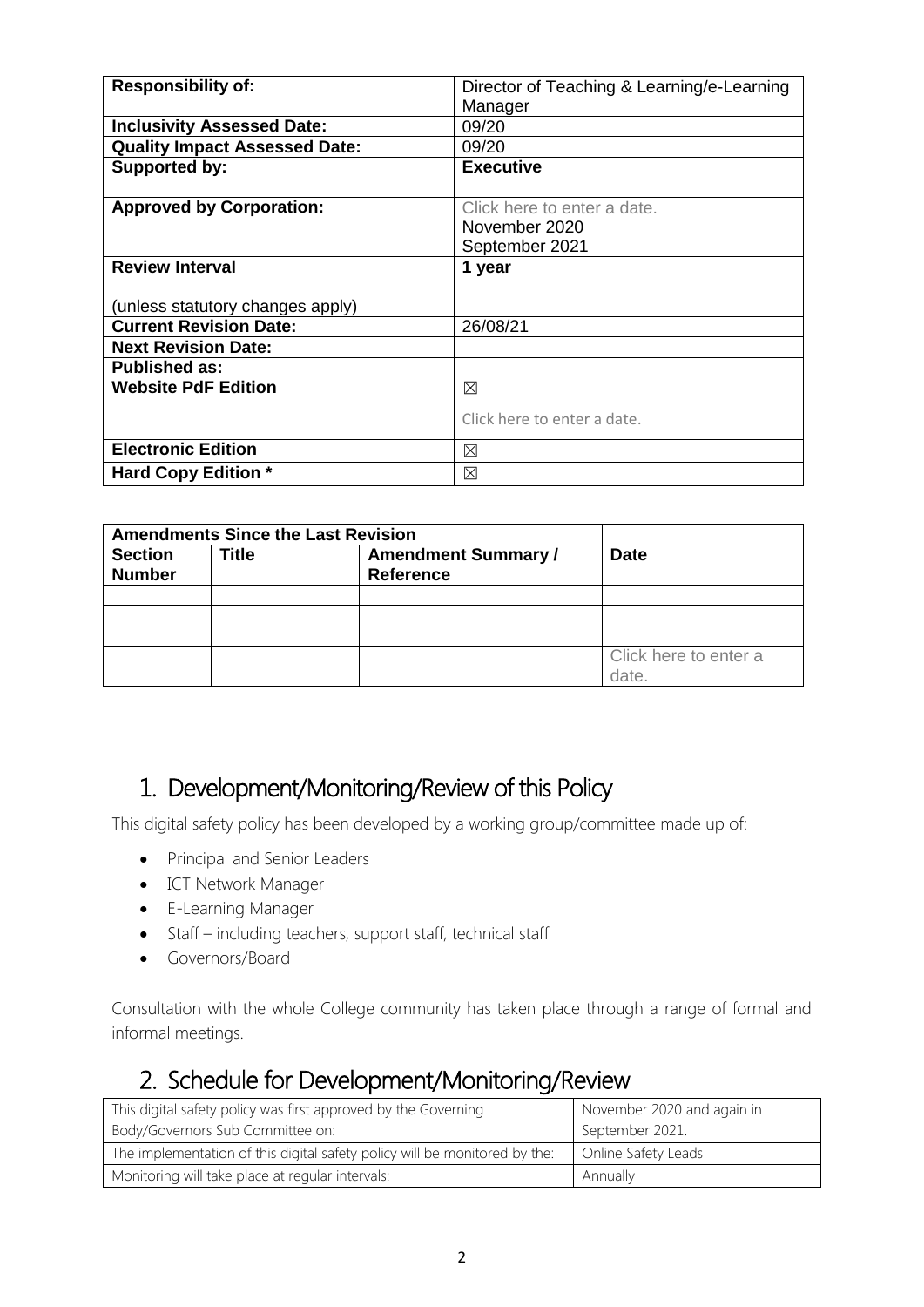| The digital safety policy will be reviewed annually, or more regularly in the | Sept 2021                      |
|-------------------------------------------------------------------------------|--------------------------------|
| light of any significant new developments in the use of the technologies,     |                                |
| new threats to online safety or incidents that have taken place. The next     |                                |
| anticipated review date will be:                                              |                                |
| Should serious online safety incidents take place, the following external     | LA Safeguarding Officer, LADO, |
| persons/agencies should be informed:                                          | Police                         |

The College will monitor the impact of the policy using:

- Logs of reported incidents
- Monitoring logs of internet activity (including sites visited)/filtering
- Internal monitoring data for network activity
- Surveys/questionnaires of
	- o students/pupils
	- o parents/carers
	- o staff

# 3. Scope of the Policy

This policy applies to all members of the College community (including staff, students, volunteers, parents/carers and visitors) who have access to and are users of College digital technology systems, both in and out of the College.

The Education and Inspections Act 2006 empowers Principals to such extent as is reasonable, to regulate the behaviour of students when they are off the college site and empowers members of staff to impose disciplinary penalties for inappropriate behaviour. This is pertinent to incidents of online-bullying or other online safety incidents covered by this policy, which may take place outside of the College, but is linked to membership of the College. The 2011 Education Act increased these powers with regard to the searching for and of electronic devices and the deletion of data. In the case of both acts, action can only be taken over issues covered in related policies, Student and Staff ICT agreements, Anti-Bullying Policy, Student code-of-conduct and Student Disciplinary procedures.

The College will deal with such incidents within this policy and associated behaviour and antibullying policies and will, where known, inform parents/carers of incidents of inappropriate online safety behaviour that take place out of College.

# 4. Roles and Responsibilities

The following section outlines the online safety roles and responsibilities of individuals and groups within the College:

## Governors

Governors are responsible for the approval of the digital safety policy and for reviewing the effectiveness of the policy. Mike Wright, a member of the Governing Body, has taken on the role of Digital Safety Governor, this is in addition to his role of Child Protection/Safeguarding Governor. The role of the Digital Safety Governor will include:

Regular meetings with the ICT/Network Manager and E-Learning Manager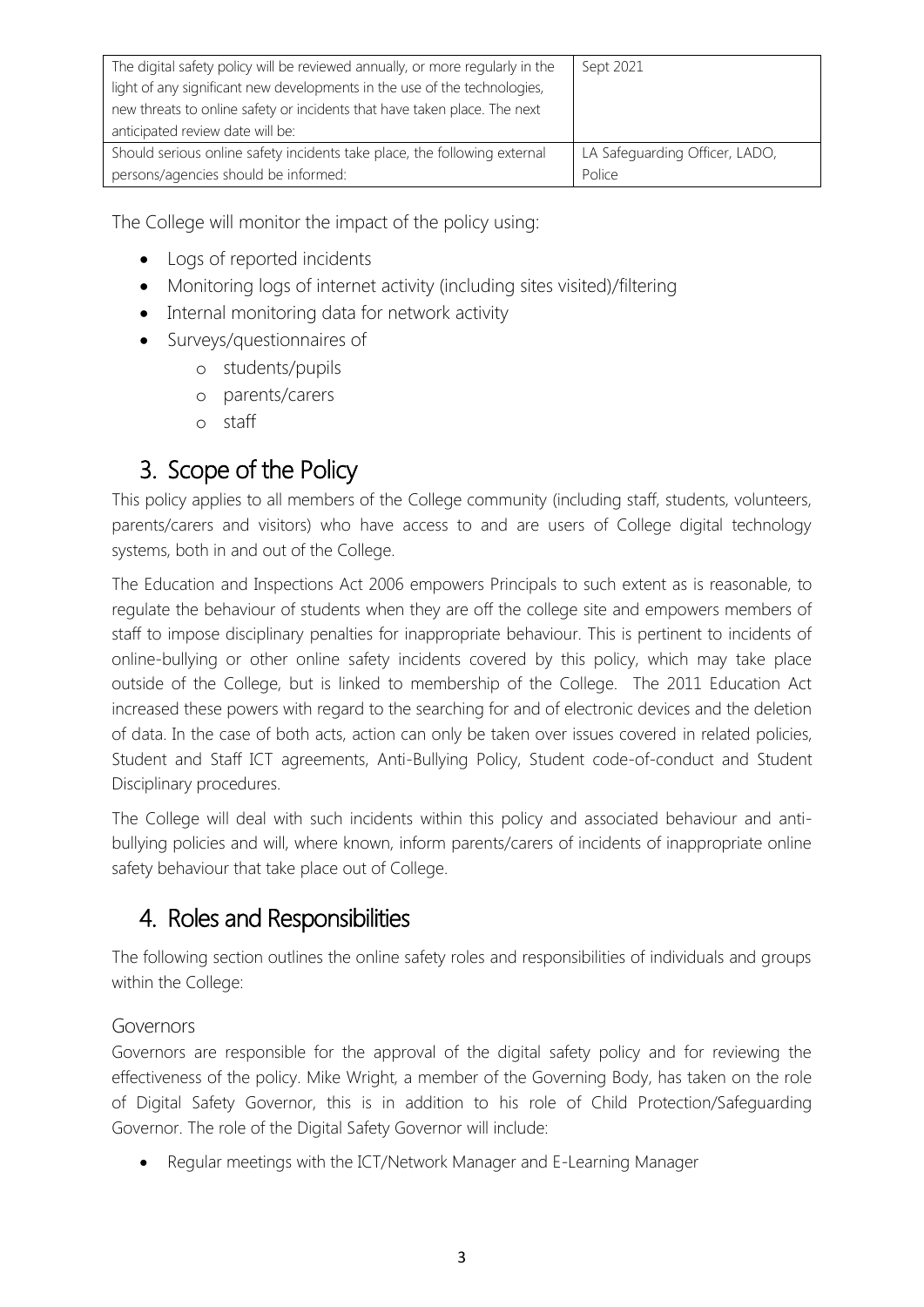- Attendance at Digital Safety Group meetings
- Regular monitoring of online safety incident logs
- Regular monitoring of filtering/change control logs
- Reporting to relevant Governors/Board/Committee/meeting

### Principal and Senior Leaders

- The Principal has a duty of care for ensuring the safety (including online safety) of members of the college community, though the day to day responsibility for online safety will be delegated to the Digital Safety Leads; the Head of Safeguarding and Student Discipline, ICT/Network manager and E-Learning Manager.
- The Principal and (at least) another member of the Senior Leadership Team should be aware of the procedures to be followed in the event of a serious online safety allegation being made against a member of staff. (see flow chart on dealing with online safety incidents – included in a later section – "Responding to incidents of misuse" and relevant Local Authority/MAT/other relevant body disciplinary procedures).
- The Principal and Senior Leaders are responsible for ensuring that the Digital Safety Leads and other relevant staff receive suitable training to enable them to carry out their digital safety roles and to train other colleagues, as relevant.
- The Principal and Senior Leaders will ensure that there is a system in place to allow for monitoring and support of those in College who carry out the internal online safety monitoring role. This is to provide a safety net and also support to those colleagues who take on important monitoring roles.
- The Senior Leadership Team will receive regular monitoring reports from the Digital Safety Leads.

## Digital Safety Leads

The College has identified digital safety leads; Head of Safeguarding & Discipline, ICT/Network Manager and E-Learning Manager.

The role of the Digital Safety Leads will include:

- Leads the Digital Safety Group
- Takes day to day responsibility for digital safety issues and has a leading role in establishing and reviewing the College's digital safety policies/documents
- Ensures that all staff are aware of the procedures that need to be followed in the event of an digital safety incident taking place
- Provides training and advice for staff
- Liaises with the Local Authority/relevant body
- Liaises with College technical staff
- Receives reports of digital safety incidents and creates a log of incidents to inform future digital safety developments,
- Meets regularly with Digital Safety Governor to discuss current issues, review incident logs and filtering/change control logs
- Attends relevant meetings of Governors
- Reports regularly to Senior Leadership Team
- Investigates/actions/sanctions with incidents.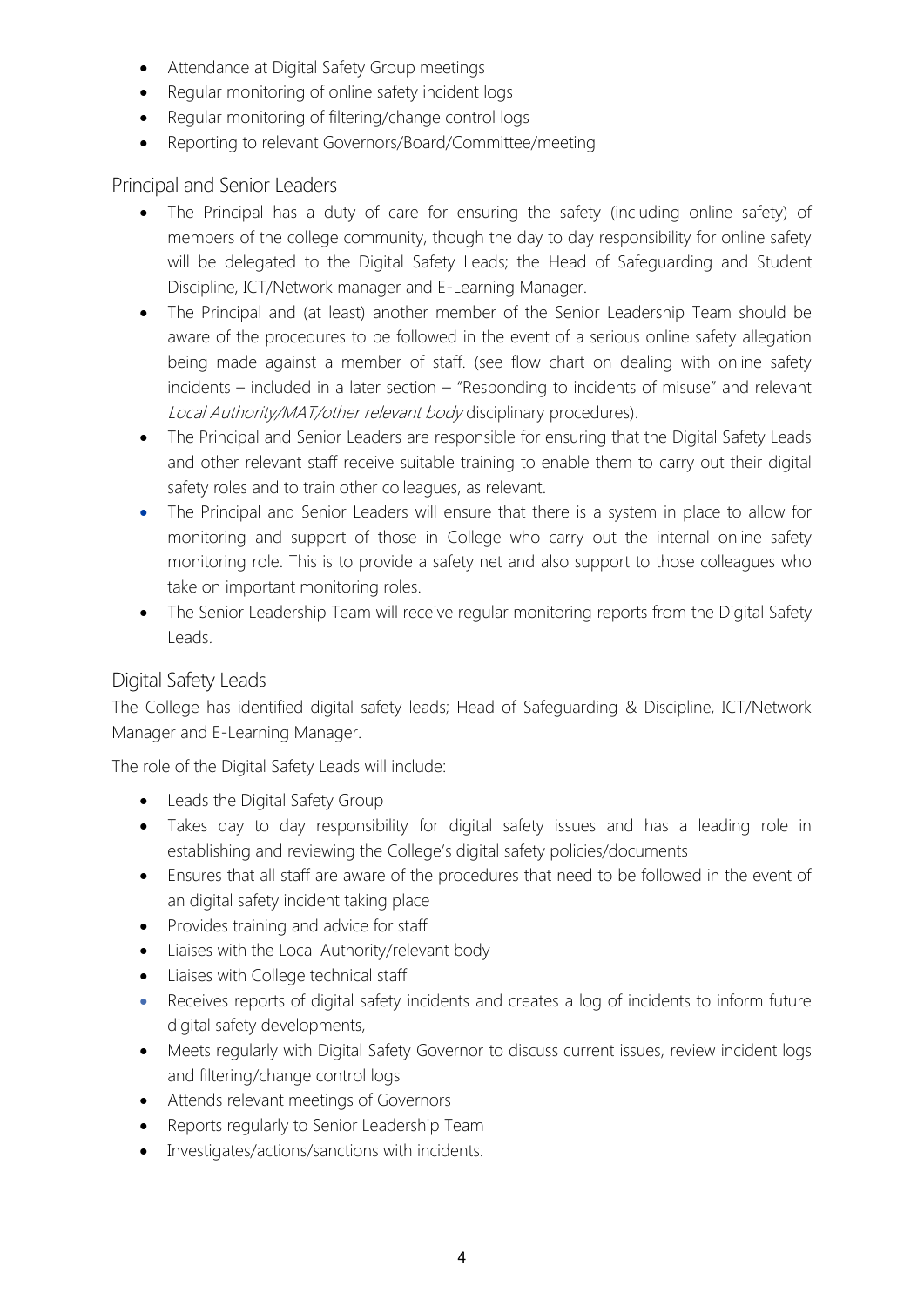## Network Manager/Technical staff

Those with technical responsibilities are responsible for ensuring:

- That the College's technical infrastructure is secure and is not open to misuse or malicious attack
- That the College meets required online safety technical requirements and any Local Authority/other relevant body online safety policy/guidance that may apply.
- That users may only access the networks and devices through a properly enforced password protection policy
- The filtering policy is applied and updated on a regular basis and that its implementation is not the sole responsibility of any single person that they keep up to date with online safety technical information in order to effectively carry out their digital safety role and to inform and update others as relevant
- That the use of the networks/internet/digital technologies is regularly monitored in order that any misuse/attempted misuse can be reported to the Digital Safety Leads for investigation/action/sanction
- That monitoring software/systems are implemented and updated as agreed in college policies

# Teaching and Support Staff

Are responsible for ensuring that:

- They have an up to date awareness of online safety matters and of the current college digital safety policy and practices
- They have read, understood and signed the staff acceptable use agreement (AUP)
- They report any suspected misuse or problem to the Digital Safety Leads for investigation/action/sanction
- All digital communications with students/parents/carers should be on a professional level and only carried out using official college systems
- Online safety issues are embedded in all aspects of the curriculum and other activities
- Students understand and follow the Digital Safety Policy and acceptable use policies
- Students have a good understanding of research skills and the need to avoid plagiarism and uphold copyright regulations
- They monitor the use of digital technologies, mobile devices, cameras, etc. in lessons and other college activities (where allowed) and implement current policies with regard to these devices
- In lessons where internet use is pre-planned students should be quided to sites checked as suitable for their use and that processes are in place for dealing with any unsuitable material that is found in internet searches

## Designated Safeguarding Lead

The post holder is trained in online/digital safety issues and is aware of the potential for serious child protection/safeguarding issues to arise from:

- Sharing of personal data
- Access to illegal/inappropriate materials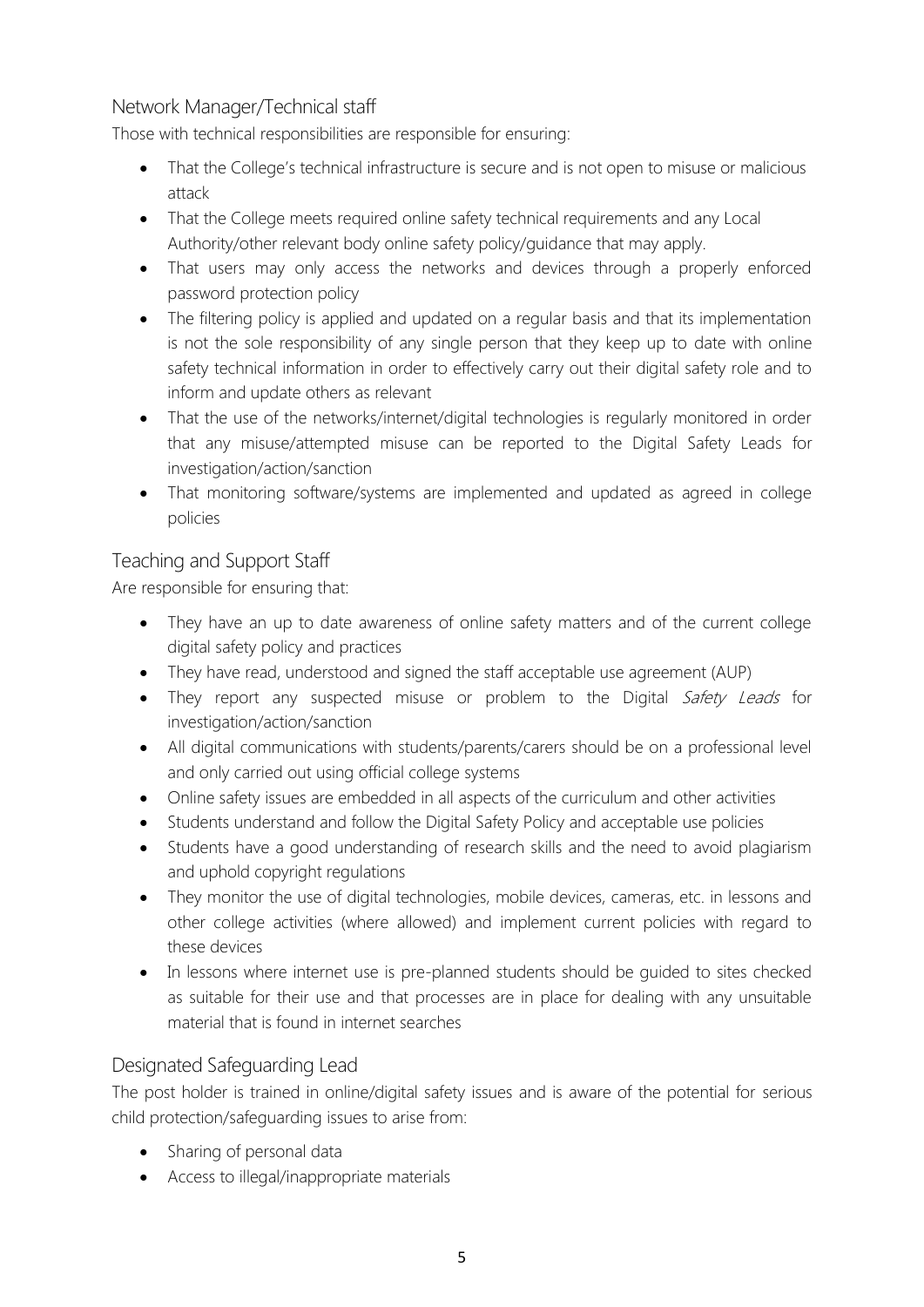- Inappropriate on-line contact with adults/strangers
- Potential or actual incidents of grooming
- Online-bullying

## Online & digital Safety Group

The Online Safety Group provides a consultative group that has wide representation from the college community, with responsibility for issues regarding online safety and the monitoring the Online Safety Policy including the impact of initiatives. This group is part of the safeguarding group. The group will also be responsible for regular reporting to the Governing Body.

Members of the Online & digital Safety Group will assist the digital Safety Leads with:

- The production/review/monitoring of the College's digital safety policy/documents.
- Mapping and reviewing the digital safety/digital literacy curricular provision ensuring relevance, breadth and progression
- Monitoring network/internet/filtering/incident logs
- Consulting stakeholders including parents/carers and the students about the online safety provision

## **Students**

- Are responsible for using the *college* digital technology systems in accordance with the student ICT acceptable use agreement
- Have a good understanding of research skills and the need to avoid plagiarism and uphold copyright regulations
- Need to understand the importance of reporting abuse, misuse or access to inappropriate materials and know how to do so
- Will be expected to know and understand policies on the use of mobile devices and digital cameras. They should also know and understand policies on the taking/use of images and on online-bullying
- Should understand the importance of adopting good online safety practice when using digital technologies out of college and realise that the college's digital safety policy covers their actions out of college, if related to their membership of the college.

## Parents/carers

Many parents and carers have only a limited understanding of online safety risks and issues, yet they play an essential role in the education of their son/daughter and in the monitoring/regulation of their online behaviours. Parents may underestimate how often young people come across potentially harmful and inappropriate material on the internet and may be unsure about how to respond.

The college will therefore seek to provide information and awareness to parents and carers through:

- Letters, web site, and e-learning platform
- High profile events/campaigns e.g. Safer Internet Day
- Reference to the relevant web sites/publications e.g.

[swgfl.org.uk](http://swgfl.org.uk/), [www.saferinternet.org.uk/](http://www.saferinternet.org.uk/) <http://www.childnet.com/parents-and-carers>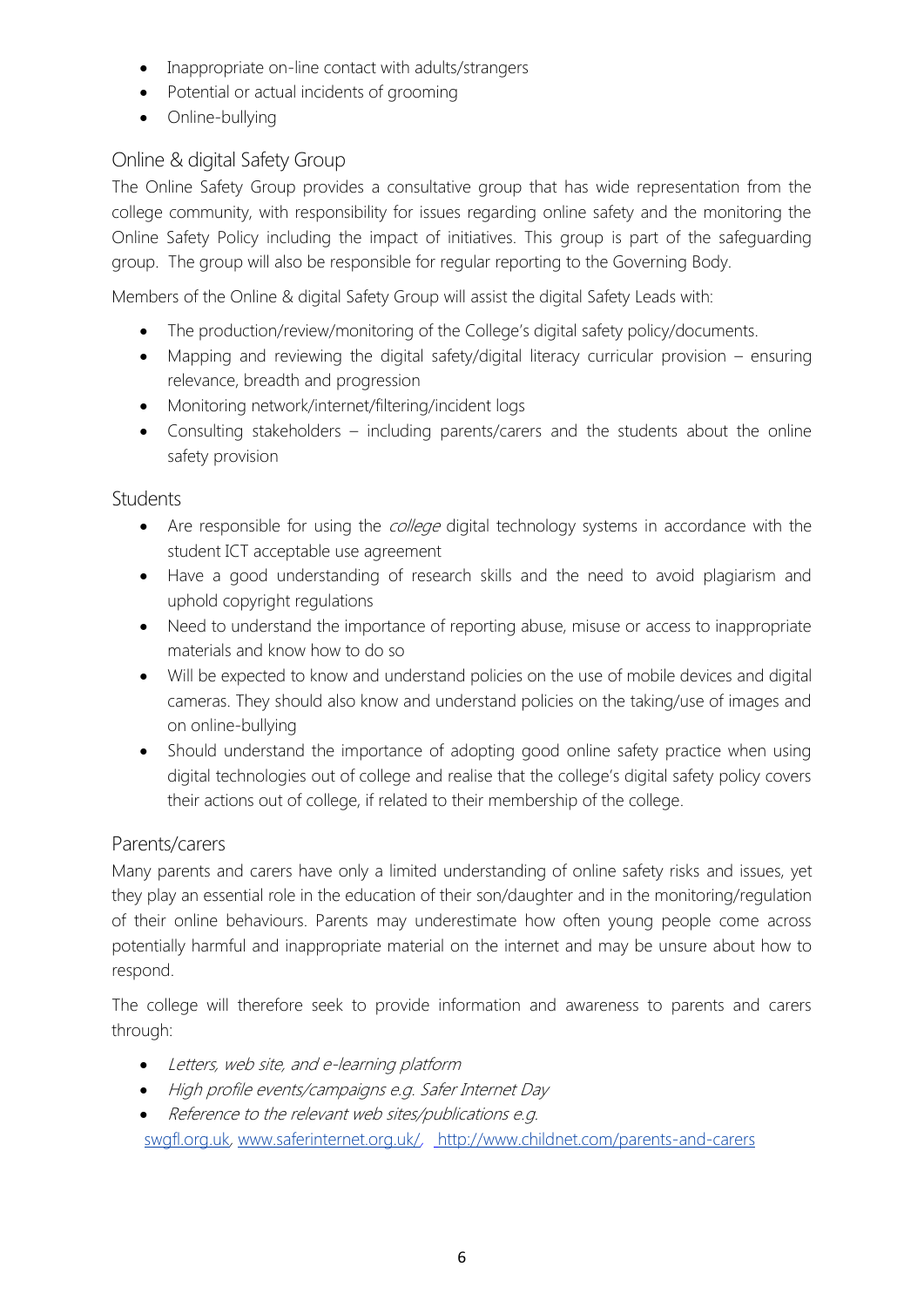Parents and carers will be encouraged to support the college in promoting good online safety practice and to follow guidelines on the appropriate use of:

- Digital and video images taken at college events
- Online Learning Platforms
- Their children's personal devices in the college

## Community Users

Community Users who access college systems or programmes as part of the wider college provision will be expected to sign an ICT Acceptable Use agreement before being provided with access to college systems.

# 5. Policy Statements

## Education – Students/Pupils

The education of students in online safety/digital literacy is an essential part of the College's online safety provision. Young people need the help and support of the College to recognise and avoid online safety risks and build their resilience.

Digital safety should be a focus in all areas of the curriculum and staff should reinforce online and digital safety messages across the curriculum. The online and digital safety curriculum should be broad, relevant and provide progression, with opportunities for creative activities and will be provided in the following ways:

- A planned online and digital safety curriculum should be provided as part of a Tutorial programme and should be regularly revisited
- Key online and digital safety messages should be reinforced as part of a planned programme of assemblies and tutorial/pastoral activities
- Students should be taught in all lessons to be critically aware of the materials/content they access on-line and be guided to validate the accuracy of information.
- Students should be taught to acknowledge the source of information used and to respect copyright when using material accessed on the internet
- Students should be supported in building resilience to radicalisation by providing a safe environment for debating controversial issues and helping them to understand how they can influence and participate in decision-making.
- Students should be helped to understand the need for the student acceptable ICT user agreement and encouraged to adopt safe and responsible use both within and outside College.
- Staff should act as good role models in their use of digital technologies, the internet and mobile devices
- It is accepted that from time to time, for good educational reasons, students may need to research topics (e.g. racism, drugs, discrimination) that would normally result in internet searches being blocked. In such a situation, staff can request that the Technical Staff (or other relevant designated person) can temporarily remove those sites from the filtered list for the period of study. Any request to do so, should be auditable, with clear reasons for the need.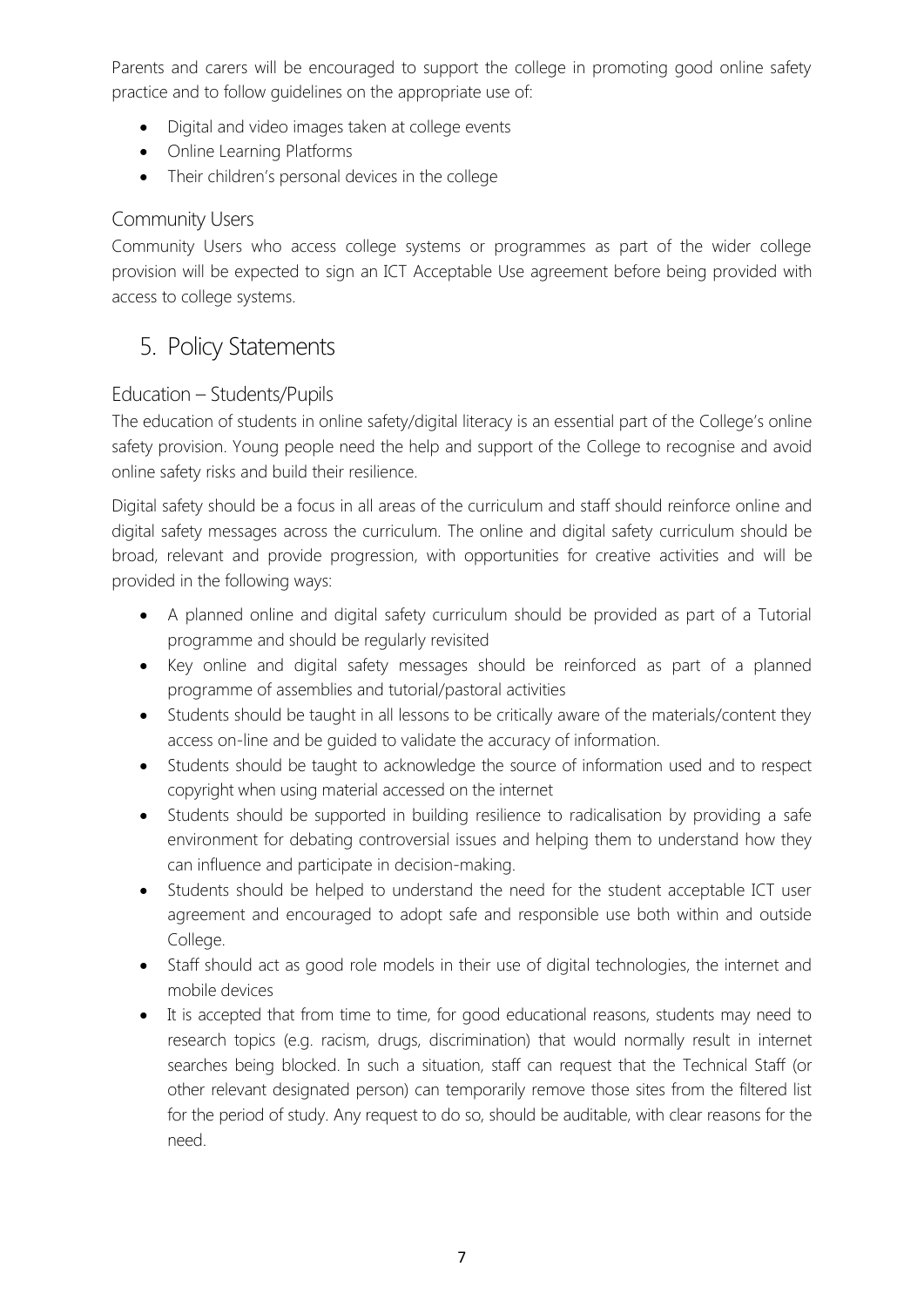## Education & Training – Staff/Volunteers

It is essential that all staff receive online and digital safety training and understand their responsibilities, as outlined in this policy. Training will be offered as follows:

- A planned programme of formal online and digital safety training will be made available to staff. This will be regularly updated and reinforced. An audit of the online and digital safety training needs of all staff will be carried out regularly.
- All new staff should receive online and digital safety training as part of their induction programme, ensuring that they fully understand the college digital safety policy and acceptable use agreements.
- It is expected that some staff will identify online safety as a training need within the performance management process.
- The Digital Safety Leads will receive regular updates through attendance at external training events (e.g. from SWGfL/LA/other relevant organisations) and by reviewing guidance documents released by relevant organisations.
- This digital safety policy and its updates will be presented to and discussed by staff in staff/team meetings/training sessions.
- The Digital Safety Leads (or other nominated person) will provide advice/guidance/training to individuals as required.
- Staff read and abide by the Laptop Loan Agreement (regarding the extent of personal use that users (staff/students) and their family members are allowed on college devices that may be used out of school)
- Staff/Student will not download executable files and install programmes on college devices without prior approval.

# Training – Governors

Governors should take part in online and digital safety training/awareness sessions, with particular importance for those who are members of any group involved in technology/ digital safety/health and safety /safeguarding. This may be offered in a number of ways:

- Attendance at training provided by the Local Authority/National Governors Association/or other relevant organisation (e.g. SWGfL).
- Participation in college training/information sessions for staff or parents

## Technical – infrastructure/equipment, filtering and monitoring

The College is responsible for ensuring that the college infrastructure/network is as safe and secure as is reasonably possible and that policies and procedures approved within this policy are implemented. The technical staff will ensure that systems are kept secure and up to date, and will monitor and test the filtering and firewall system, as well as college Email, Teams, Onedrive and other cloud services.

- *•* College technical systems will be managed in ways that ensure that the college meets recommended technical requirements
- *•* There will be regular reviews and audits of the safety and security of college technical systems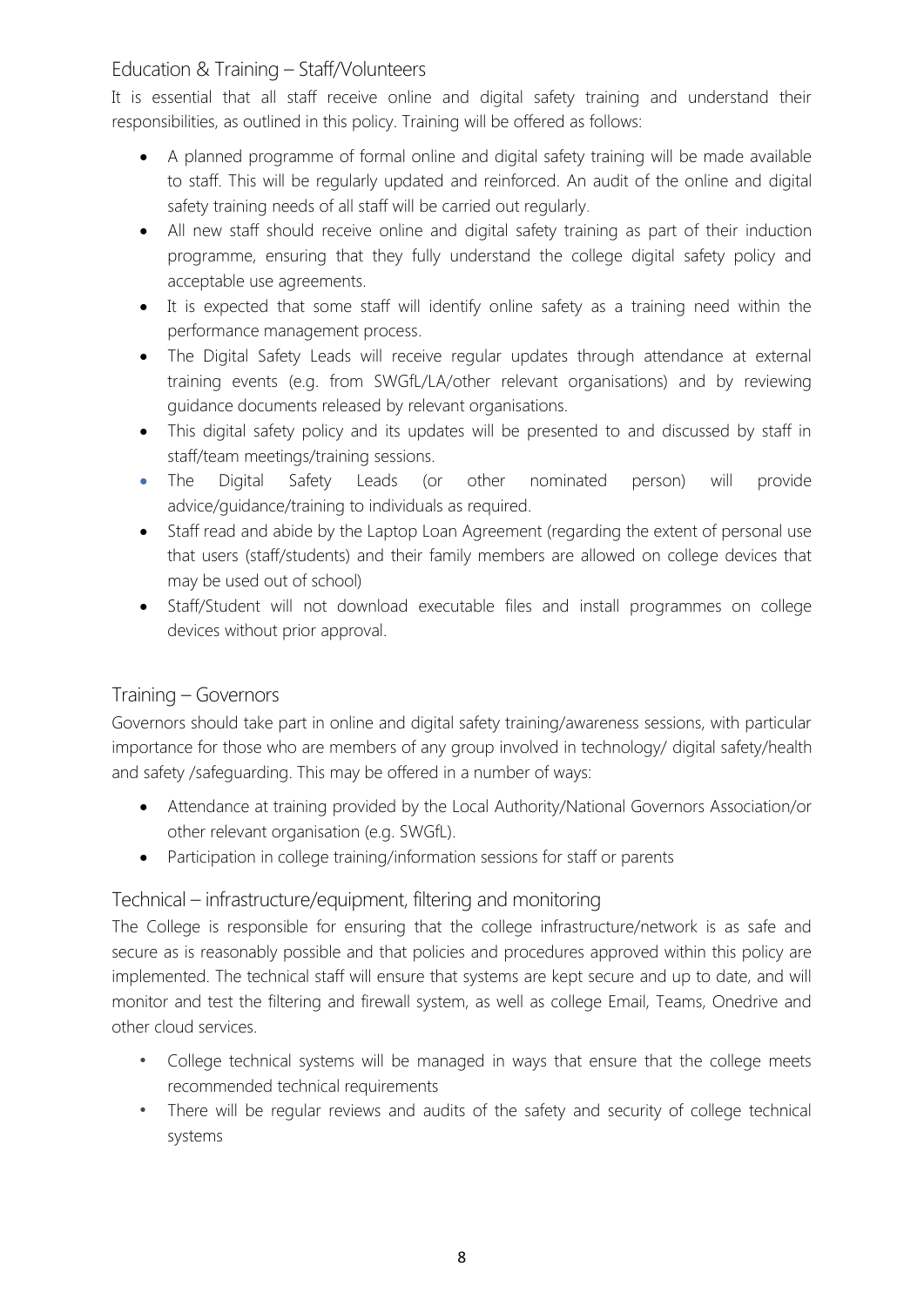- *•* Servers, wireless systems and cabling must be securely located and physical access restricted
- *•* All users will have clearly defined access rights to college technical systems and devices.
- *•* All users will be provided with a username and secure password by the ICT team, who will keep an up to date record of users and their usernames. Users are responsible for the security of their username and password.
- *•* The "master/administrator" passwords for the college systems, used by the Network Manager (or other person) must also be available to the Principal or other nominated senior leader and kept in a secure place (e.g. college safe)
- *•* The colleges' ICT/Network Manager is responsible for ensuring that software licence logs are accurate and up to date and that regular checks are made to reconcile the number of licences purchased against the number of software installations.
- *•* Internet access is filtered for all users. Illegal content (child sexual abuse images) is filtered by the broadband provider and the college firewall / filtering system. Content lists are regularly updated automatically and internet use is logged and regularly monitored. There is a clear process in place to deal with requests for filtering changes.
- *•* Internet filtering/monitoring should ensure that young people are safe from terrorist and extremist material when accessing the internet.
- *•* College technical staff regularly monitor, and record the activity of users on the college technical systems and users are made aware of this in the acceptable use agreement.
- *•* An appropriate system is in place for users to report any actual/potential technical incident/security breach to the relevant person, as agreed).
- *•* Appropriate security measures are in place to protect the servers, firewalls, routers, wireless systems, work stations, mobile devices, etc. from accidental or malicious attempts which might threaten the security of the College systems and data. These are tested regularly. The College infrastructure and individual devices are protected by up to date virus software.

## Mobile Technologies (including BYOD/BYOT)

Mobile technology devices may be college owned/provided or personally owned and might include: smartphone, tablet, notebook/laptop or other technology that usually has the capability of utilising the college's wireless network.

All users should understand that the use of mobile technologies should be consistent with and inter-related to other relevant college polices including but not limited to the safeguarding policy, behaviour policy, bullying policy, acceptable use policy, and policies around theft or malicious damage.

• The College acceptable use agreements for staff, students and parents/carers will give consideration to the use of mobile technologies: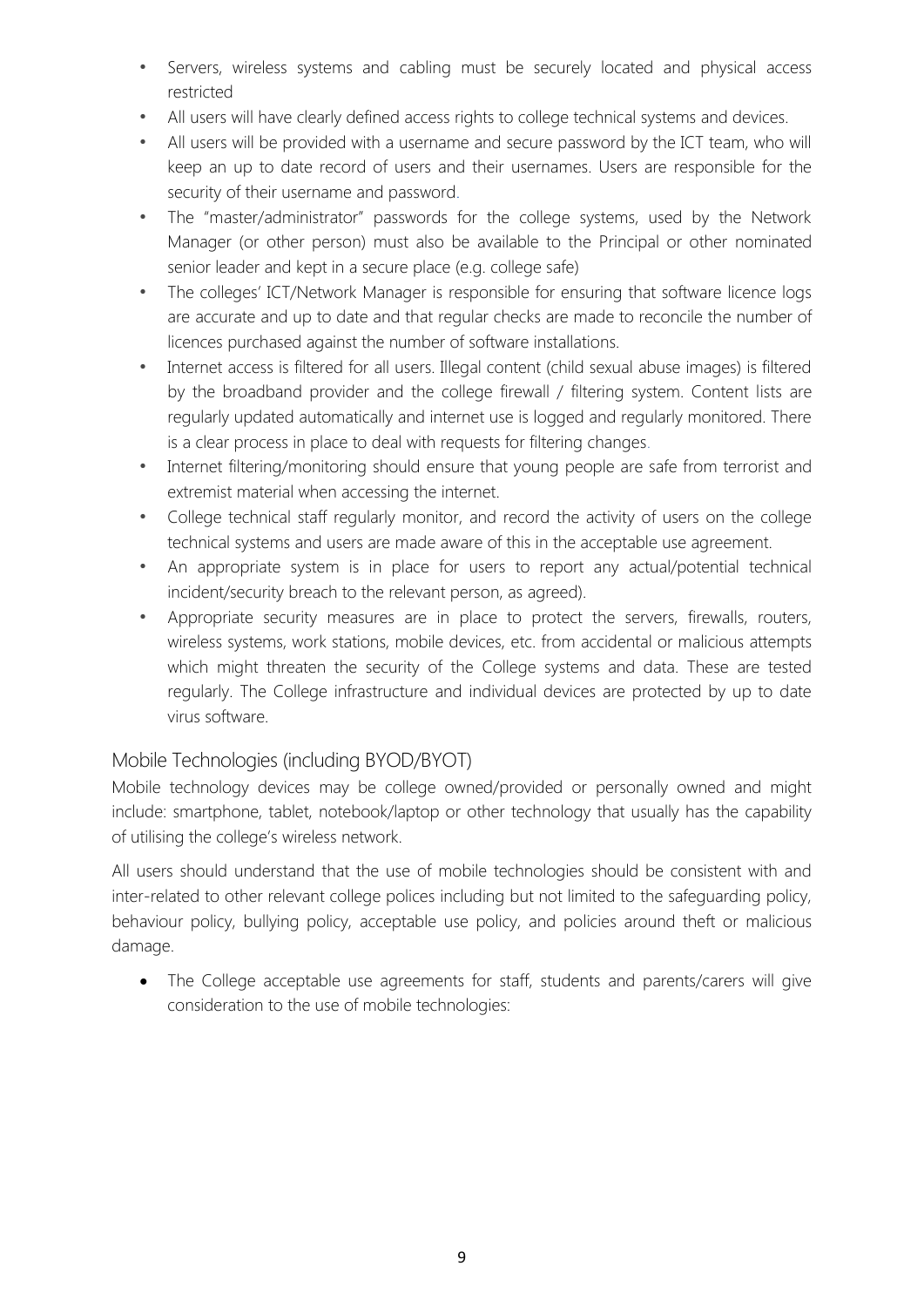| The college allows:    |             | College Devices |                     |         | Personal Devices |         |
|------------------------|-------------|-----------------|---------------------|---------|------------------|---------|
|                        | College     | College owned   | Authorised          | Student | Staff            | Visitor |
|                        | owned for   | for multiple    | device <sup>1</sup> | owned   | owned            | owned   |
|                        | single user | users           |                     |         |                  |         |
| Allowed in school      | Yes         | Yes             | Yes                 | Yes     | Yes              | Yes     |
|                        |             |                 |                     |         |                  |         |
| Full network access    | Yes         | Yes             | Yes                 |         |                  |         |
| Internet               |             |                 |                     | Yes     |                  | Yes     |
| only                   |             |                 |                     |         |                  |         |
| Limited network Access |             |                 |                     |         | Yes              |         |
|                        |             |                 |                     |         |                  |         |
| No network access      |             |                 |                     |         |                  |         |
|                        |             |                 |                     |         |                  |         |

Aspects that the College may wish to consider and be included in their digital safety policy, mobile technologies policy or acceptable use agreements. When personal data is stored on any mobile device or removable media, staff must ensure that:

- The data must be encrypted and password protected.
- The device must be password protected.
- The device must be protected by up to date virus and malware checking software
- The data must be securely deleted from the device, in line with College policy once it has been transferred or its use is complete.
- At all times take care to ensure the safe keeping of personal data, minimising the risk of its loss or misuse.
- Staff can recognise a possible breach, understand the need for urgency and know who to report it to within the College.
- Staff and data subjects understand their rights and know how to handle a request whether verbal or written. Know who to pass it to in the College
- Staff will not transfer any college personal data to personal devices except as in line with College policy
- Staff access personal data sources and records only on secure password protected computers and other devices, ensuring that they are properly "logged-off" at the end of any session in which they are using personal data.

## Use of digital and video images

**.** 

The College will inform and educate users about these risks and will implement policies to reduce the likelihood of the potential for harm:

 When using digital images, staff should inform and educate students about the risks associated with the taking, use, sharing, publication and distribution of images. In particular they should recognise the risks attached to publishing their own images on the internet e.g. on social networking sites.

 $1$  Authorised device – purchased by the student/family through a college-organised scheme. This device may be given full access to the network as if it were owned by the college.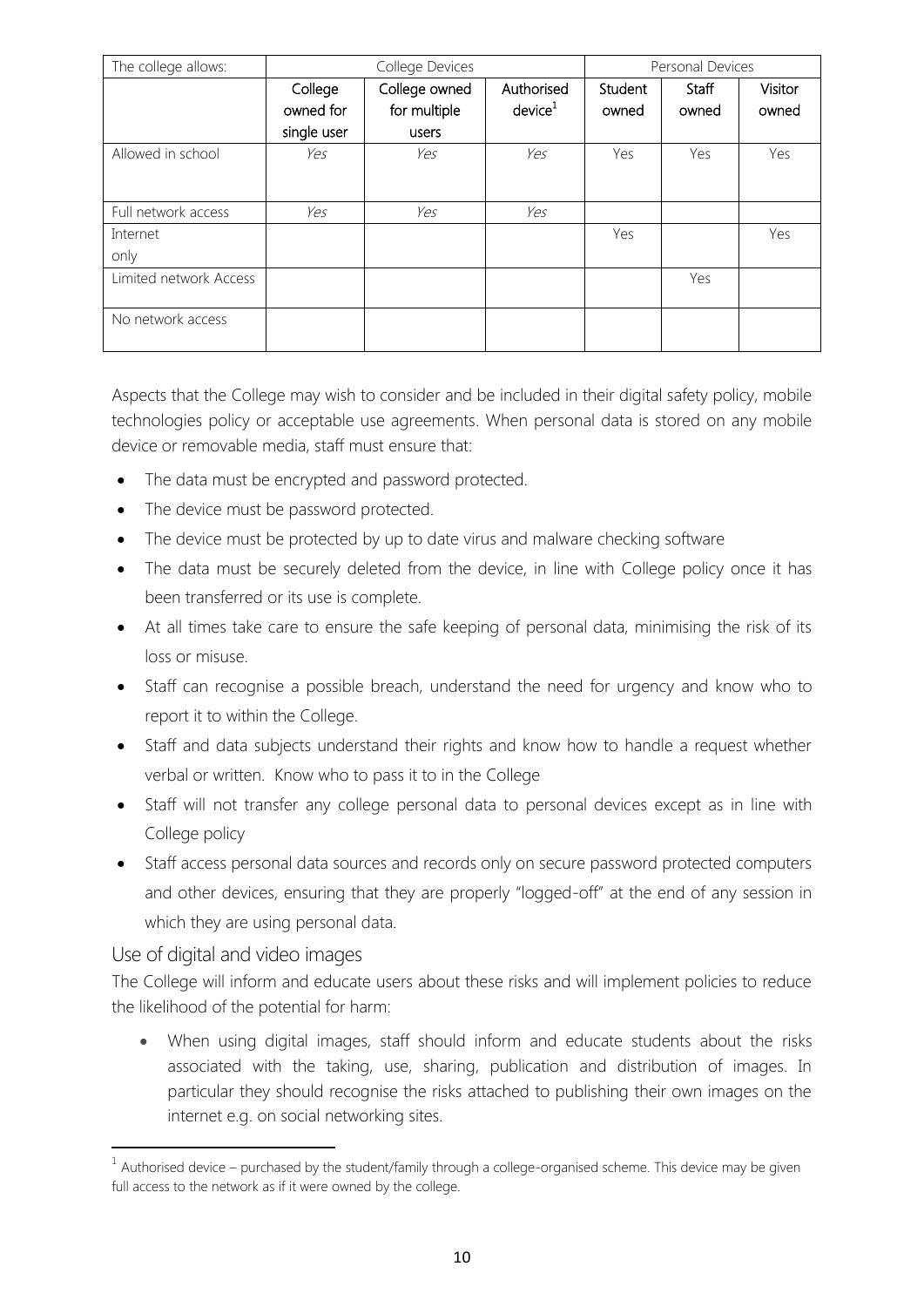- Written permission will be obtained before photographs of students are published on the college website/social media/local press.
- In accordance with quidance from the Information Commissioner's Office, parents/carers are welcome to take videos and digital images of their son/daughter at college events for their own personal use (as such use in not covered by the Data Protection Act). To respect everyone's privacy and in some cases protection, these images should not be published/made publicly available on social networking sites, nor should parents/carers comment on any activities involving other students in the digital/video images.
- Staff and volunteers are allowed to take digital/video images to support educational aims, but must follow college policies concerning the sharing, distribution and publication of those images.
- Care should be taken when taking digital/video images that students are appropriately dressed and are not participating in activities that might bring the individuals or the college into disrepute.
- Students must not take, use, share, publish or distribute images of others without their permission
- Photographs published on the website, or elsewhere that include students will be selected carefully and will comply with good practice guidance on the use of such images.
- Student's work can only be published with the permission of the student and/or parents or carers.

# 6. Data Protection

The UK's data protection regime is set out in the UK General Data Protection Regulation (UK GDPR) and the Data Protection Act 2018. Colleges are likely to be subject to greater scrutiny in their care and use of personal data. Colleges should ensure that they take account of policies and guidance provided by local authorities or other relevant bodies.

Personal data will be recorded, processed, transferred and made available according to the current data protection legislation.

The College must ensure that:

- It has a Data Protection Policy.
- It implements the data protection principles and is able to demonstrate that it does so through use of policies, notices and records.
- It has appointed an appropriate Data Protection Officer (DPO) who has a high level of understanding of data protection law and is free from any conflict of interest.
- It has an 'information asset register' in place and knows exactly what personal data it holds, where this data is held, why and which member of staff has responsibility for managing it
- The information asset register records the lawful basis for processing personal data (including, where relevant, how consent was obtained and refreshed). Where special category data is processed, an additional lawful basis will have also been recorded
- It will hold only the minimum personal data necessary to enable it to perform its function and it will not hold it for longer than necessary for the purposes it was collected for. The college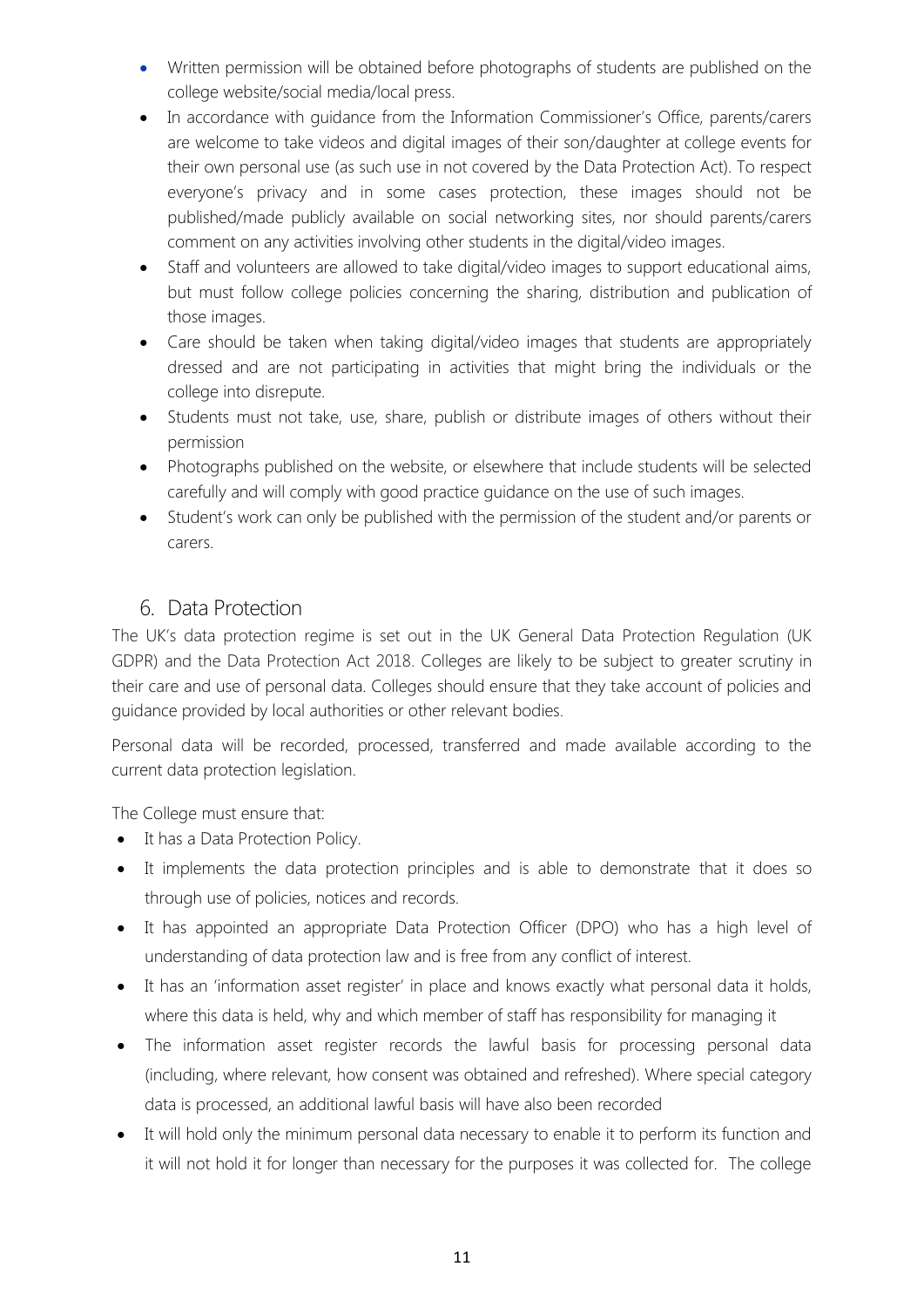should develop and implement a 'retention policy" to ensure there are clear and understood policies and routines for the deletion and disposal of data to support this. Personal data held must be accurate and up to date where this is necessary for the purpose it is processed for. Have systems in place to identify inaccuracies, such as asking parents to check emergency contact details at suitable intervals

- It provides staff, parents, volunteers, teenagers and older children with information about how the college looks after their data and what their rights are in a clear Privacy Notice.
- Procedures must be in place to deal with the individual rights of the data subject, e.g. one of the 8 data subject rights applicable is that of Subject Access which enables an individual to see to have a copy of the personal data held about them (subject to certain exceptions which may apply).
- Data Protection Impact Assessments (DPIA) are carried out where necessary. For example, to ensure protection of personal data when accessed using any remote access solutions, or entering into a relationship with a new supplier (this may also require ensuring that data processing clauses are included in the supply contract or as an addendum)
- IT system security is ensured and regularly checked. Patches and other security essential updates are applied promptly to protect the personal data on the systems. Administrative systems are securely ring fenced from systems accessible in the classroom/to learners
- It has undertaken appropriate due diligence and has required data processing clauses in contracts in place with any data processors where personal data is processed.
- It understands how to share data lawfully and safely with other relevant data controllers.
- It [reports any relevant breaches to the Information Commissioner](https://ico.org.uk/for-organisations/report-a-breach/) within 72hrs of becoming aware of the breach in accordance with UK data protection law. It also reports relevant breaches to the individuals affected as required by law. In order to do this, it has a policy for reporting, logging, managing, investigating and learning from information risk incidents.
- It must have a Freedom of Information Policy which sets out how it will deal with FOI requests.
- All staff receive data protection training at induction and appropriate refresher training thereafter. Staff undertaking particular data protection functions, such as handling requests under the individual's rights, will receive training appropriate for their function as well as the core training provided to all staff.

# 7. Communications

A wide range of rapidly developing communications technologies has the potential to enhance learning. The following table shows how the college currently considers the benefit of using these technologies for education outweighs their risks/disadvantages: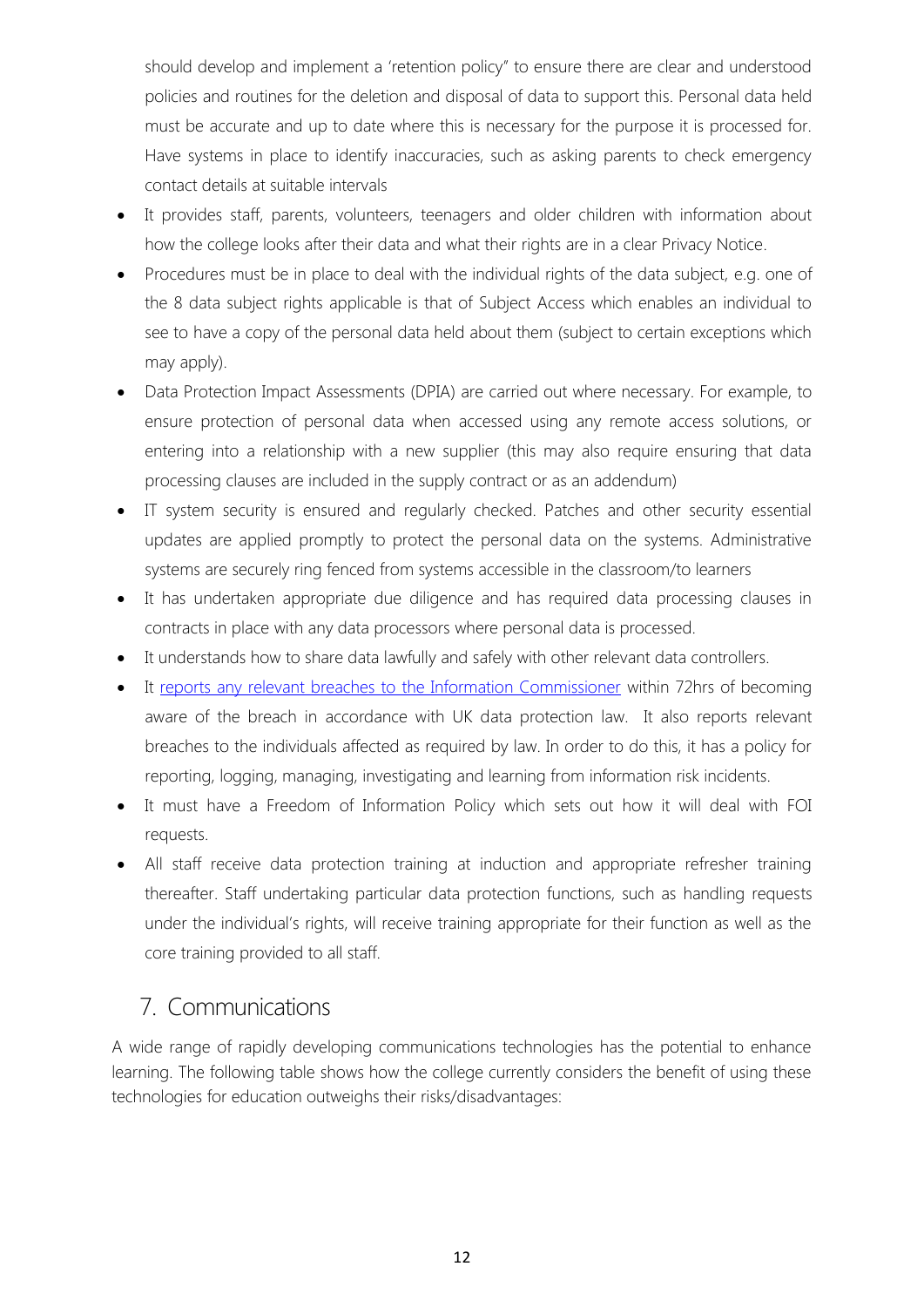|                                                                      | Staff<br>&<br>other<br>adults |                          |                            | Students    |         |                          |                               |             |  |  |  |  |
|----------------------------------------------------------------------|-------------------------------|--------------------------|----------------------------|-------------|---------|--------------------------|-------------------------------|-------------|--|--|--|--|
|                                                                      | Allowed                       | Allowed at certain times | Allowed for selected staff | Not allowed | Allowed | Allowed at certain times | Allowed with staff permission | Not allowed |  |  |  |  |
| Communication Technologies                                           |                               |                          |                            |             |         |                          |                               |             |  |  |  |  |
| Mobile phones may be brought to the college                          |                               | $\chi$                   |                            |             |         | X                        | $\chi$                        |             |  |  |  |  |
| Use of mobile phones in lessons                                      |                               | $\times$                 |                            |             |         | $\times$                 | $\times$                      |             |  |  |  |  |
| Use of mobile phones in social time                                  | X                             |                          |                            |             | X       |                          |                               |             |  |  |  |  |
| Taking photos on mobile phones/cameras                               |                               | $\chi$                   |                            |             |         | X                        | X                             |             |  |  |  |  |
| Use of other mobile devices e.g. tablets, gaming devices             |                               |                          |                            |             |         | $\times$                 | $\times$                      |             |  |  |  |  |
| Use of personal email addresses in college, or on college<br>network |                               |                          |                            | $\chi$      |         |                          |                               | X           |  |  |  |  |
| Use of college email for personal emails                             |                               |                          |                            | $\times$    |         |                          |                               | $\chi$      |  |  |  |  |
| Use of messaging apps i.e. Microsoft Teams                           | $\times$                      |                          |                            |             | $\chi$  |                          |                               |             |  |  |  |  |
| Use of social media                                                  |                               |                          | $\times$                   |             |         |                          | $\times$                      |             |  |  |  |  |
| Use of blogs                                                         |                               |                          | $\times$                   |             |         |                          | Χ                             |             |  |  |  |  |

When using communication technologies, the college considers the following as good practice:

- The official college email service may be regarded as safe and secure and is monitored. Users should be aware that email communications are monitored. Staff and students should therefore use only the college email service to communicate with others when in college, or on college systems (e.g. by remote access).
- Users must immediately report, to the nominated person in accordance with the college policy, the receipt of any communication that makes them feel uncomfortable, is offensive, discriminatory, threatening or bullying in nature and must not respond to any such communication.
- Any digital communication between staff and students or parents/carers (email, social media, chat, blogs, VLE etc.) must be professional in tone and content. These communications may only take place on official (monitored) college systems. Personal email addresses, text messaging or social media must not be used for these communications.
- Students will be provided with individual college email addresses for educational use.
- Students should be taught about online and digital safety issues, such as the risks attached to the sharing of personal details. They should also be taught strategies to deal with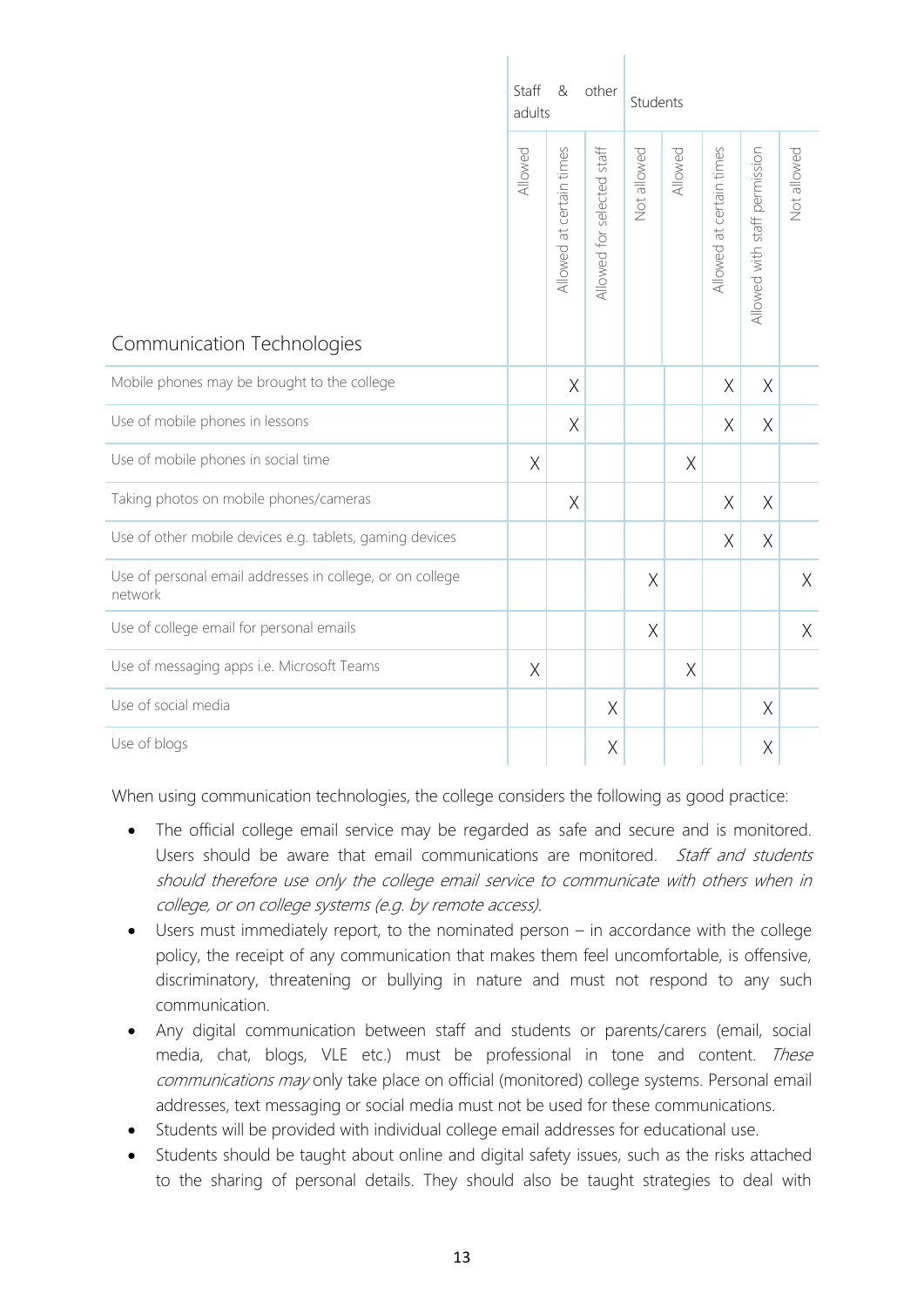inappropriate communications and be reminded of the need to communicate appropriately when using digital technologies.

 Personal information should not be posted on the college website and only official email addresses should be used to identify members of staff.

# Social Media - Protecting Professional Identity

Expectations for teachers' professional conduct are set out in 'Teachers Standards 2012'. Ofsted's online safety inspection framework reviews how an education establishment protects and educates staff and pupils in their use of technology, including the measures that would be expected to be in place to intervene and support should a particular issue arise.

All colleges and local authorities have a duty of care to provide a safe learning environment for students and staff. Colleges and local authorities could be held responsible, indirectly for acts of their employees in the course of their employment. Staff members who harass, engage in online bullying, discriminate on the grounds of sex, race or disability or who defame a third party may render the *college* or local authority liable to the injured party.

The college provides the following measures to ensure reasonable steps are in place to minimise risk of harm to students, staff and the college through:

- Ensuring that personal information is not published
- Training is provided including: acceptable use; social media risks; checking of settings; data protection; reporting issues.
- Clear reporting guidance, including responsibilities, procedures and sanctions
- Risk assessment, including legal risk

College staff should ensure that:

- No reference should be made in social media to students, parents/carers or college staff
- They do not engage in online discussion on personal matters relating to members of the college community
- Personal opinions should not be attributed to the college or local authority
- Security settings on personal social media profiles are regularly checked to minimise risk of loss of personal information

When official college social media accounts are established there should be:

- A process for approval by senior leaders
- Clear processes for the administration and monitoring of these accounts involving at least two members of staff
- A code of behaviour for users of the accounts, including:
	- o Systems for reporting and dealing with abuse and misuse
	- o Understanding of how incidents may be dealt with under college disciplinary procedures

Personal Use:

 Personal communications are those made via a personal social media accounts. In all cases, where a personal account is used which associates itself with the college or impacts on the college, it must be made clear that the member of staff is not communicating on behalf of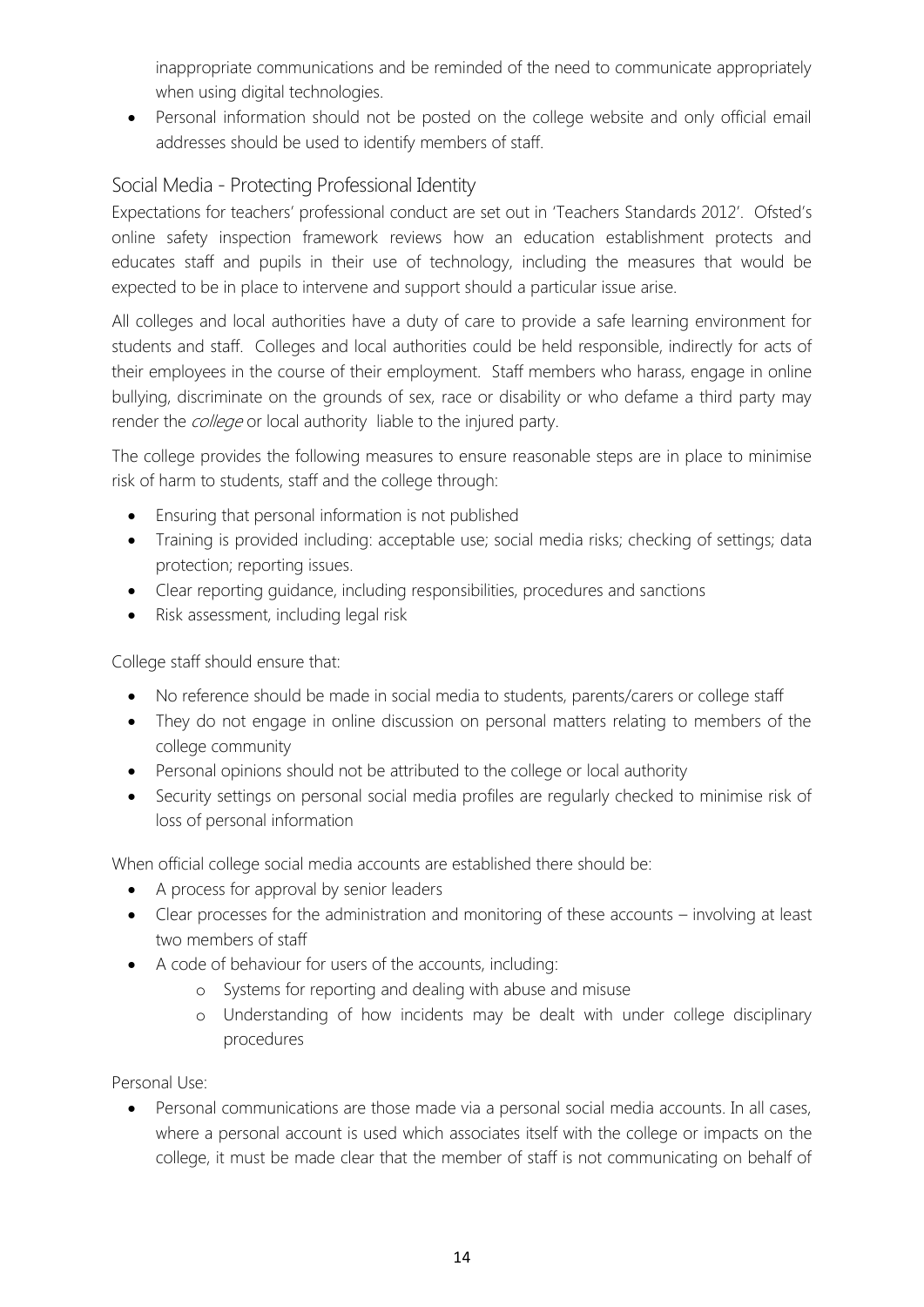the College with an appropriate disclaimer. Such personal communications are within the scope of this policy

- Personal communications which do not refer to or impact upon the college are outside the scope of this policy
- Where excessive personal use of social media in college is suspected, and considered to be interfering with relevant duties, disciplinary action may be taken.

Monitoring of Public Social Media:

- As part of active social media engagement, it is considered good practice to pro-actively monitor the Internet for public postings about the college
- The college should effectively respond to social media comments made by others according to a defined policy or process.
- The college will ensure student and staff give consent for their pictures to be used on social media.
- The *college's* use of social media for professional purposes will be checked regularly by the senior risk officer and Digital Safety Group to ensure compliance with the college policies.

# 8. Dealing with unsuitable/inappropriate activities

Some internet activity e.g. accessing child abuse images or distributing racist material is illegal and would obviously be banned from college and all other technical systems. Other activities e.g. cyber-bullying would be banned and could lead to criminal prosecution. There are however a range of activities which may, generally, be legal but would be inappropriate in a college context, either because of the age of the users or the nature of those activities.

The College believes that the activities referred to in the following section would be inappropriate in a college context and that users, as defined below, should not engage in these activities in/or outside the college when using college equipment or systems. The college policy restricts usage as follows:

| User Actions                                              |                                                                                                                                                                                                                                                                                                                                                                                           | Acceptable | certain times<br>$\overline{\sigma}$<br>Acceptable | users<br>nominated<br>Acceptable for | Jnacceptable | illegal<br>pue<br>Jnacceptable |
|-----------------------------------------------------------|-------------------------------------------------------------------------------------------------------------------------------------------------------------------------------------------------------------------------------------------------------------------------------------------------------------------------------------------------------------------------------------------|------------|----------------------------------------------------|--------------------------------------|--------------|--------------------------------|
| Internet<br>sites, make,<br>post,<br>download,<br>upload, | Users shall Child sexual abuse images - The making, production or distribution of<br>not visit indecent images of children. Contrary to The Protection of Children Act<br>1978<br>N.B. Schools/academies should refer to guidance about dealing with<br>self-generated images/sexting - UKSIC Responding to and managing<br>sexting incidents and UKCIS - Sexting in schools and colleges |            |                                                    |                                      |              | X                              |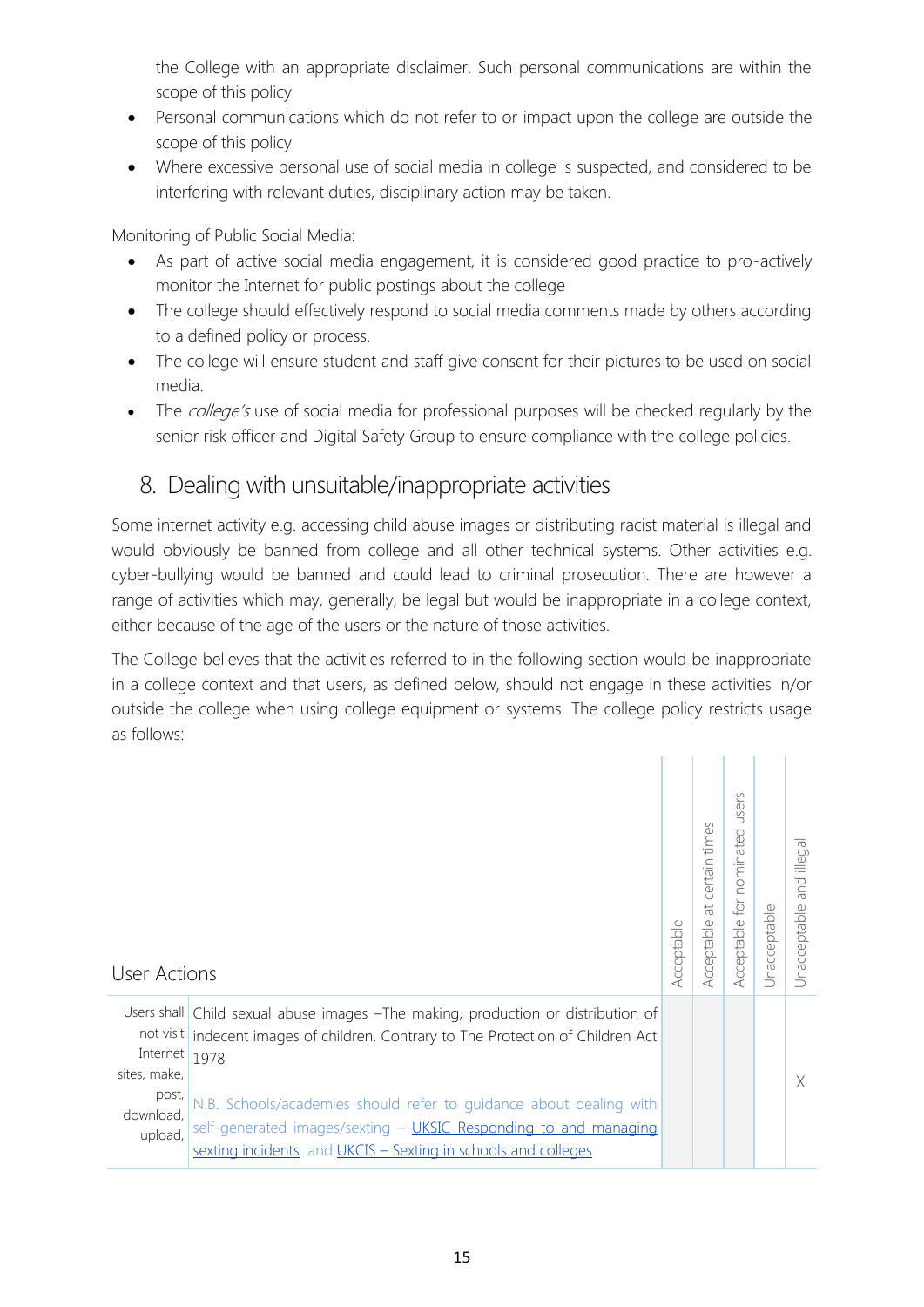| transfer,<br>communicat                   | data Grooming, incitement, arrangement or facilitation of sexual acts against<br>children Contrary to the Sexual Offences Act 2003.                                                                                                                                                                                                                                                                                                                                                                                     |  |          |             | $\times$ |
|-------------------------------------------|-------------------------------------------------------------------------------------------------------------------------------------------------------------------------------------------------------------------------------------------------------------------------------------------------------------------------------------------------------------------------------------------------------------------------------------------------------------------------------------------------------------------------|--|----------|-------------|----------|
| on, material,<br>remarks,<br>proposals    | e or pass Possession of an extreme pornographic image (grossly offensive,<br>disqusting or otherwise of an obscene character) Contrary to the<br>Criminal Justice and Immigration Act 2008                                                                                                                                                                                                                                                                                                                              |  |          |             | X        |
| comments<br>that contain<br>or relate to: | or Criminally racist material in $UK -$ to stir up religious hatred (or hatred<br>on the grounds of sexual orientation) - contrary to the Public Order Act<br>1986                                                                                                                                                                                                                                                                                                                                                      |  |          |             | X        |
|                                           | Pornography                                                                                                                                                                                                                                                                                                                                                                                                                                                                                                             |  |          | X           |          |
|                                           | Promotion of any kind of discrimination                                                                                                                                                                                                                                                                                                                                                                                                                                                                                 |  |          | X           |          |
|                                           | threatening behaviour, including promotion of physical violence or<br>mental harm                                                                                                                                                                                                                                                                                                                                                                                                                                       |  |          | X           |          |
|                                           | Promotion of extremism or terrorism                                                                                                                                                                                                                                                                                                                                                                                                                                                                                     |  |          | X           |          |
|                                           | Any other information which may be offensive to colleagues or<br>breaches the integrity of the ethos of the school or brings the school<br>into disrepute                                                                                                                                                                                                                                                                                                                                                               |  |          | X           |          |
| passwords)                                | Gaining unauthorised access to school networks, data and files, through the use<br>of computers/devices<br>Creating or propagating computer viruses or other harmful files<br>Revealing or publicising confidential or proprietary information (e.g. financial /<br>personal information, databases, computer / network access codes and<br>Disable/Impair/Disrupt<br>functionality<br>through<br>network<br>the<br>of<br>use<br>computers/devices<br>Using penetration testing equipment (without relevant permission) |  |          |             | $\times$ |
|                                           | Using systems, applications, websites or other mechanisms that bypass the filtering<br>or other safeguards employed by the college                                                                                                                                                                                                                                                                                                                                                                                      |  |          | X           |          |
| Revealing<br>passwords)                   | publicising<br>confidential<br>information<br>or<br>proprietary<br>(e.g.<br>or<br>financial/personal information, databases, computer/network access codes and                                                                                                                                                                                                                                                                                                                                                          |  |          | $\mathsf X$ |          |
| the internet)                             | Unfair usage (downloading/uploading large files that hinders others in their use of                                                                                                                                                                                                                                                                                                                                                                                                                                     |  | $\times$ |             |          |
|                                           | Using college systems to run a private business                                                                                                                                                                                                                                                                                                                                                                                                                                                                         |  |          | X           |          |
| Infringing copyright                      |                                                                                                                                                                                                                                                                                                                                                                                                                                                                                                                         |  |          | Χ           |          |
|                                           | On-line gaming (educational)                                                                                                                                                                                                                                                                                                                                                                                                                                                                                            |  | X        |             |          |
|                                           | On-line gaming (non-educational)                                                                                                                                                                                                                                                                                                                                                                                                                                                                                        |  |          |             | $\chi$   |
| On-line gambling                          |                                                                                                                                                                                                                                                                                                                                                                                                                                                                                                                         |  |          |             | $\times$ |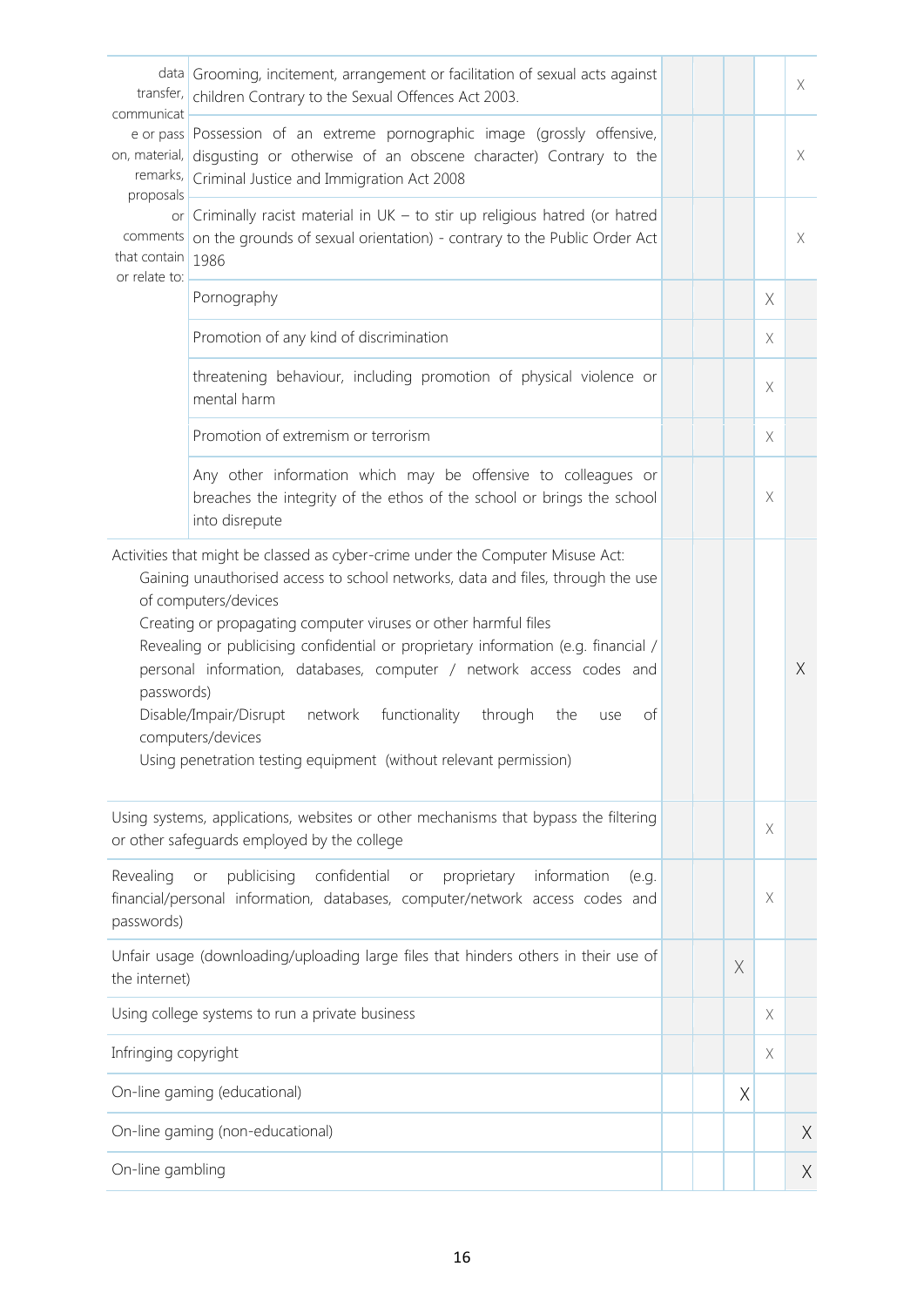| On-line shopping/commerce                |   | Χ |  |  |
|------------------------------------------|---|---|--|--|
| Internal File sharing                    | X |   |  |  |
| Use of appropriate/approved social media | X |   |  |  |
| Use of approved messaging apps           |   | Χ |  |  |
| Use of video broadcasting e.g. Youtube   | Χ |   |  |  |

# 9. Responding to incidents of misuse

This guidance is intended for use when staff need to manage incidents that involve the use of digital services. It encourages a safe and secure approach to the management of the incident. Incidents might involve illegal or inappropriate activities (see "User Actions" above).)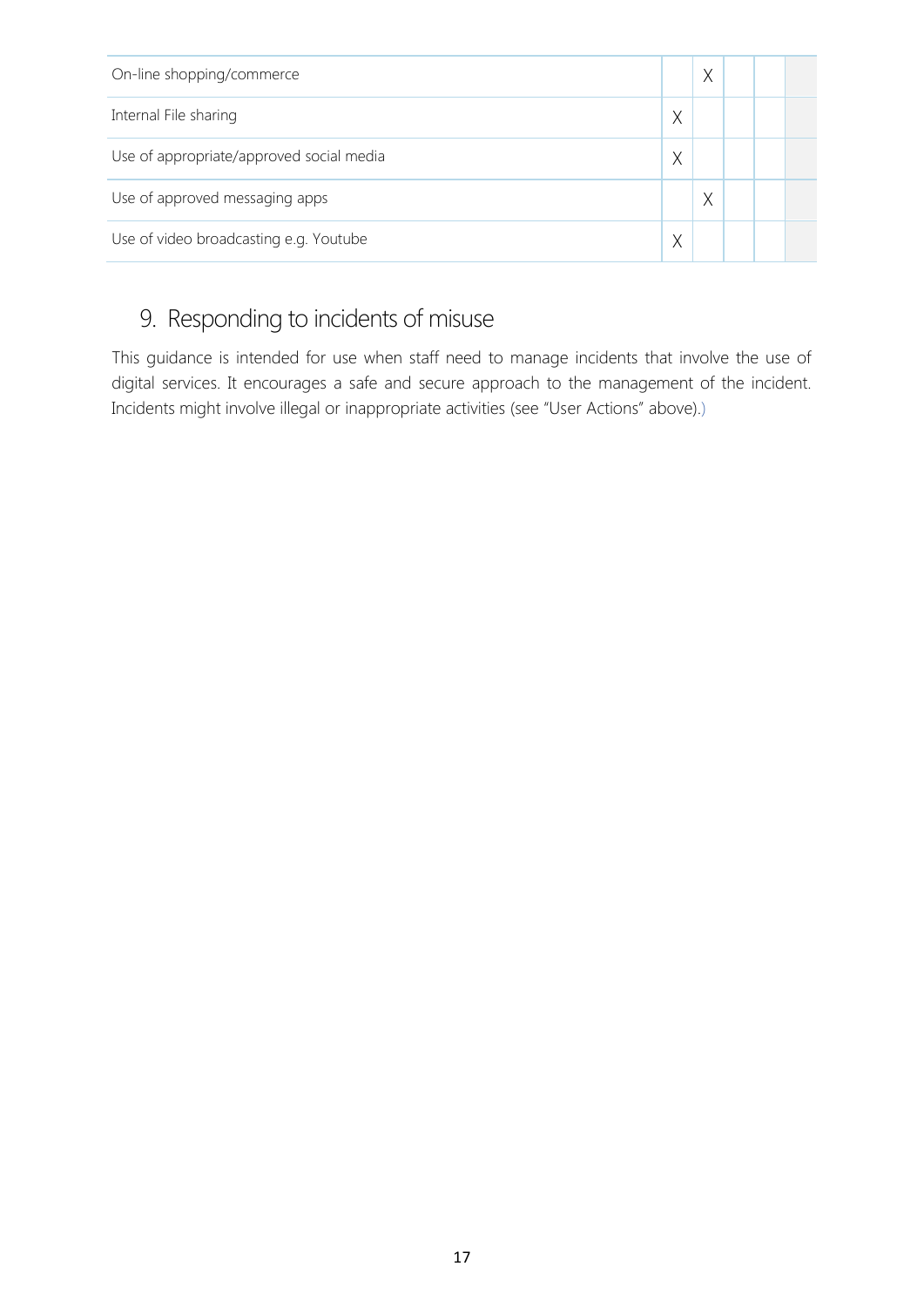# Illegal Incidents

If there is any suspicion that the web site(s) concerned may contain child abuse images, or if there is any other suspected illegal activity, refer to the right hand side of the Flowchart (below and appendix) for responding to online and digital safety incidents and report immediately to the police.

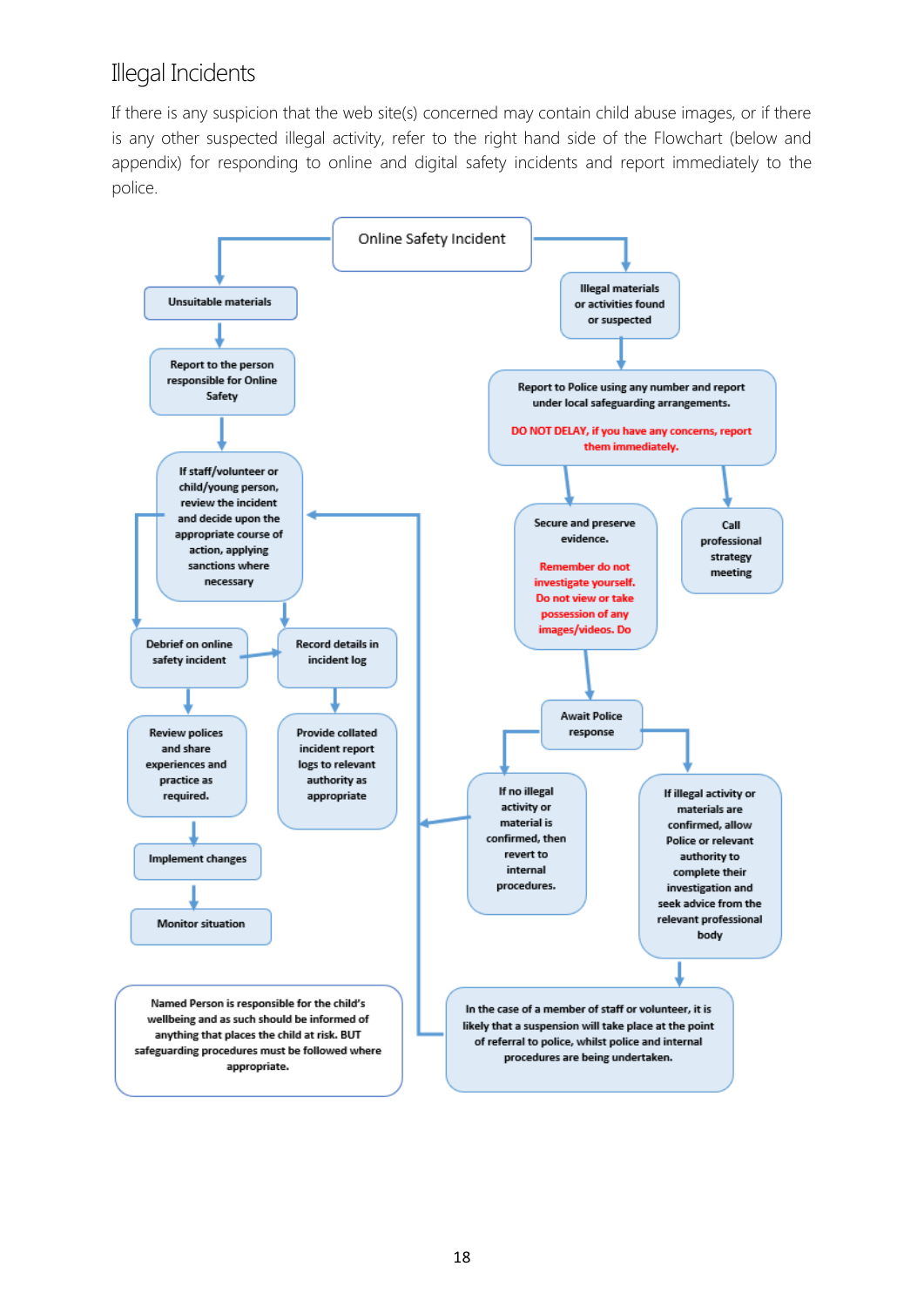# Other Incidents

It is hoped that all members of the college community will be responsible users of digital technologies, who understand and follow college policy. However, there may be times when infringements of the policy could take place, through careless or irresponsible or, very rarely, through deliberate misuse.

### In the event of suspicion, all steps in this procedure should be followed:

- Have more than one senior member of staff involved in this process. This is vital to protect individuals if accusations are subsequently reported.
- Conduct the procedure using a designated computer that will not be used by young people and if necessary can be taken off site by the police should the need arise. Use the same computer for the duration of the procedure.
- It is important to ensure that the relevant staff should have appropriate internet access to conduct the procedure, but also that the sites and content visited are closely monitored and recorded (to provide further protection).
- Record the URL of any site containing the alleged misuse and describe the nature of the content causing concern. It may also be necessary to record and store screenshots of the content on the machine being used for investigation. These may be printed, signed and attached to the form (except in the case of images of child sexual abuse – see below)
- Once this has been completed and fully investigated the group will need to judge whether this concern has substance or not. If it does, then appropriate action will be required and could include the following:
	- o Internal response or discipline procedures
	- o Involvement by Local Authority or national/local organisation (as relevant).
	- o Police involvement and/or action
- If content being reviewed includes images of child abuse, then the monitoring should be halted and referred to the Police immediately. Other instances to report to the police would include:
	- o incidents of 'grooming' behaviour
	- o the sending of obscene materials to a child
	- o adult material which potentially breaches the Obscene Publications Act
	- o criminally racist material
	- o promotion of terrorism or extremism
	- o offences under the Computer Misuse Act (see User Actions chart above)
	- o other criminal conduct, activity or materials
	- Isolate the computer in question as best you can. Any change to its state may hinder a later police investigation.

It is important that all of the above steps are taken as they will provide an evidence trail for the college and possibly the police and demonstrate that visits to these sites were carried out for safeguarding purposes. The completed form should be retained by the group for evidence and reference purposes.

# 10. College actions & sanctions

It is more likely that the college will need to deal with incidents that involve inappropriate rather than illegal misuse. It is important that any incidents are dealt with as soon as possible in a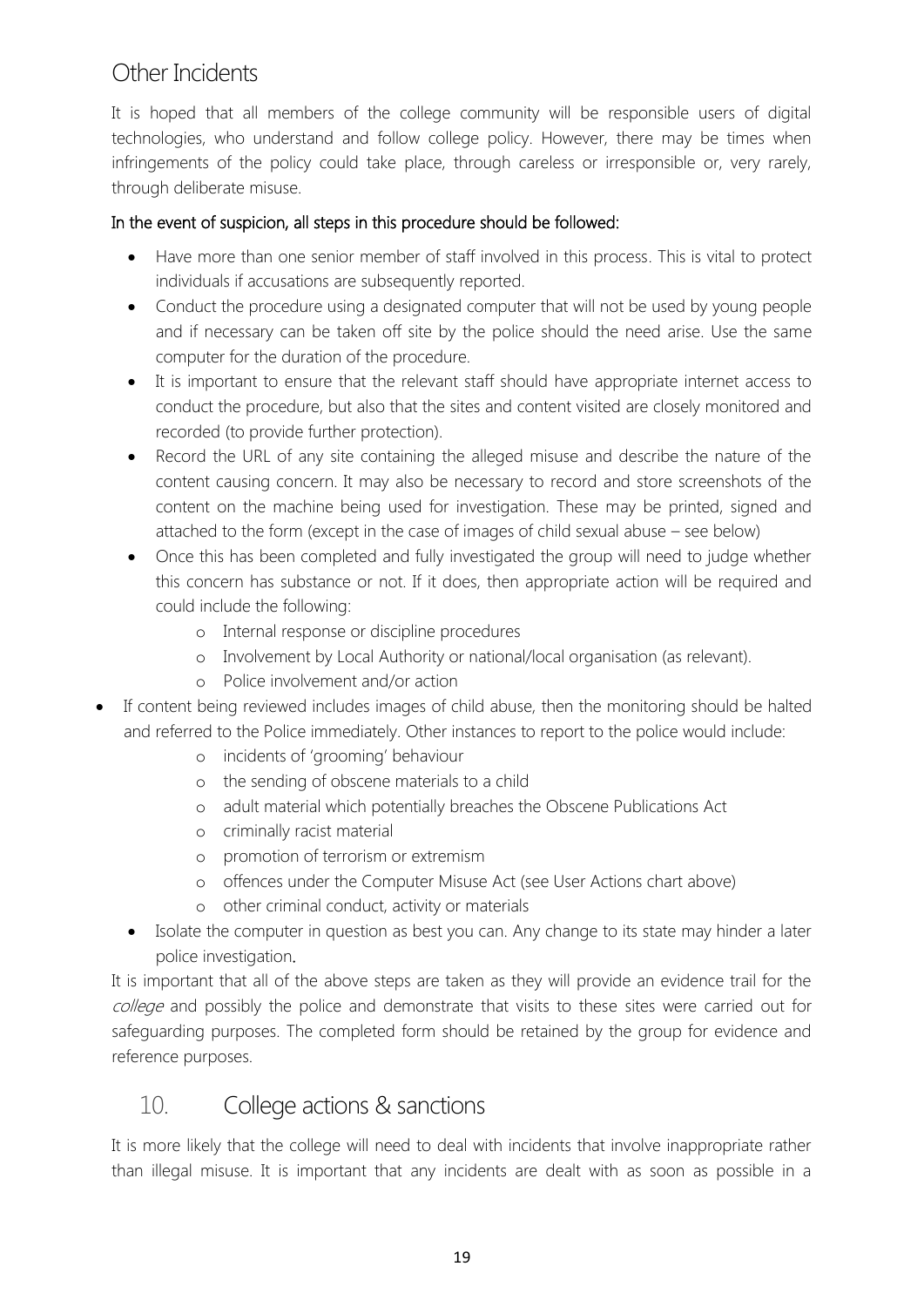proportionate manner, and that members of the college community are aware that incidents have been dealt with. It is intended that incidents of misuse will be dealt with through normal behaviour/disciplinary procedures as follows:

|                                                                                                                                                                  |                              |                                                                                            |                                  |                 | Actions/Sanctions                                                                                     |                       |                                           |             |                                            |
|------------------------------------------------------------------------------------------------------------------------------------------------------------------|------------------------------|--------------------------------------------------------------------------------------------|----------------------------------|-----------------|-------------------------------------------------------------------------------------------------------|-----------------------|-------------------------------------------|-------------|--------------------------------------------|
| Students/Pupils Incidents                                                                                                                                        | Refer to class teacher/tutor | Disciplinary<br><b>Dug</b><br>Sateguarding<br>Senior<br>$\overline{S}$<br>Officer<br>Reter | Director of Students<br>Refer to | Refer to Police | $\overline{e}$<br>action<br>$\overline{6}$<br>Refer to ICT Network Manager<br>filtering/security etc. | Inform parents/carers | Removal of network/internet access rights | Warning     | Further sanction e.g. suspension/exclusion |
| Deliberately accessing or trying to access material that could<br>be considered illegal (see list in earlier section on<br>unsuitable/inappropriate activities). |                              | $\mathsf X$                                                                                | $\mathsf X$                      | $\mathsf X$     | $\mathsf X$                                                                                           | $\mathsf X$           | $\mathsf X$                               |             | X                                          |
| Unauthorised use of non-educational sites during lessons                                                                                                         | $\mathsf X$                  | $\mathsf X$                                                                                | $\mathsf X$                      |                 |                                                                                                       |                       |                                           | $\mathsf X$ | X                                          |
| Unauthorised/inappropriate use of mobile phone/digital<br>camera/other mobile device                                                                             | $\times$                     | $\chi$                                                                                     | $\mathsf X$                      |                 |                                                                                                       |                       |                                           | $\mathsf X$ | X                                          |
| Unauthorised/inappropriate use of social media/ messaging<br>apps/personal email                                                                                 | $\chi$                       | $\mathsf X$                                                                                | $\mathsf X$                      |                 |                                                                                                       | $\mathsf X$           |                                           | $\times$    | X                                          |
| Unauthorised downloading or uploading of files                                                                                                                   |                              | $\mathsf X$                                                                                | $\mathsf X$                      |                 | $\mathsf X$                                                                                           | $\times$              |                                           |             | X                                          |
| Allowing others to access college network by sharing<br>username and passwords                                                                                   |                              | Χ                                                                                          | $\mathsf X$                      |                 |                                                                                                       | X                     |                                           | Χ           | X                                          |
| Attempting to access or accessing the college network,<br>using another student's account                                                                        |                              | $\mathsf X$                                                                                | X                                |                 | X                                                                                                     | $\mathsf X$           | X                                         |             | X                                          |
| Attempting to access or accessing the college network,<br>using the account of a member of staff                                                                 |                              | $\mathsf X$                                                                                | $\mathsf X$                      |                 | $\mathsf X$                                                                                           | $\mathsf X$           | $\mathsf X$                               |             | X                                          |
| Corrupting or destroying the data of other users                                                                                                                 |                              | X                                                                                          | X                                |                 | $\mathsf X$                                                                                           | X                     | X                                         |             | X                                          |
| Sending an email, text or message that is regarded as<br>offensive, harassment or of a bullying nature                                                           |                              | $\mathsf X$                                                                                | $\mathsf X$                      |                 |                                                                                                       | X                     |                                           | $\mathsf X$ | X.                                         |
| Continued infringements of the above, following previous<br>warnings or sanctions                                                                                |                              | X                                                                                          | $\chi$                           |                 |                                                                                                       | $\times$              |                                           | $\chi$      | X                                          |
| Actions which could bring the college into disrepute or<br>breach the integrity of the ethos of the college                                                      |                              | $\mathsf X$                                                                                | X                                |                 |                                                                                                       | X                     |                                           | Χ           | X                                          |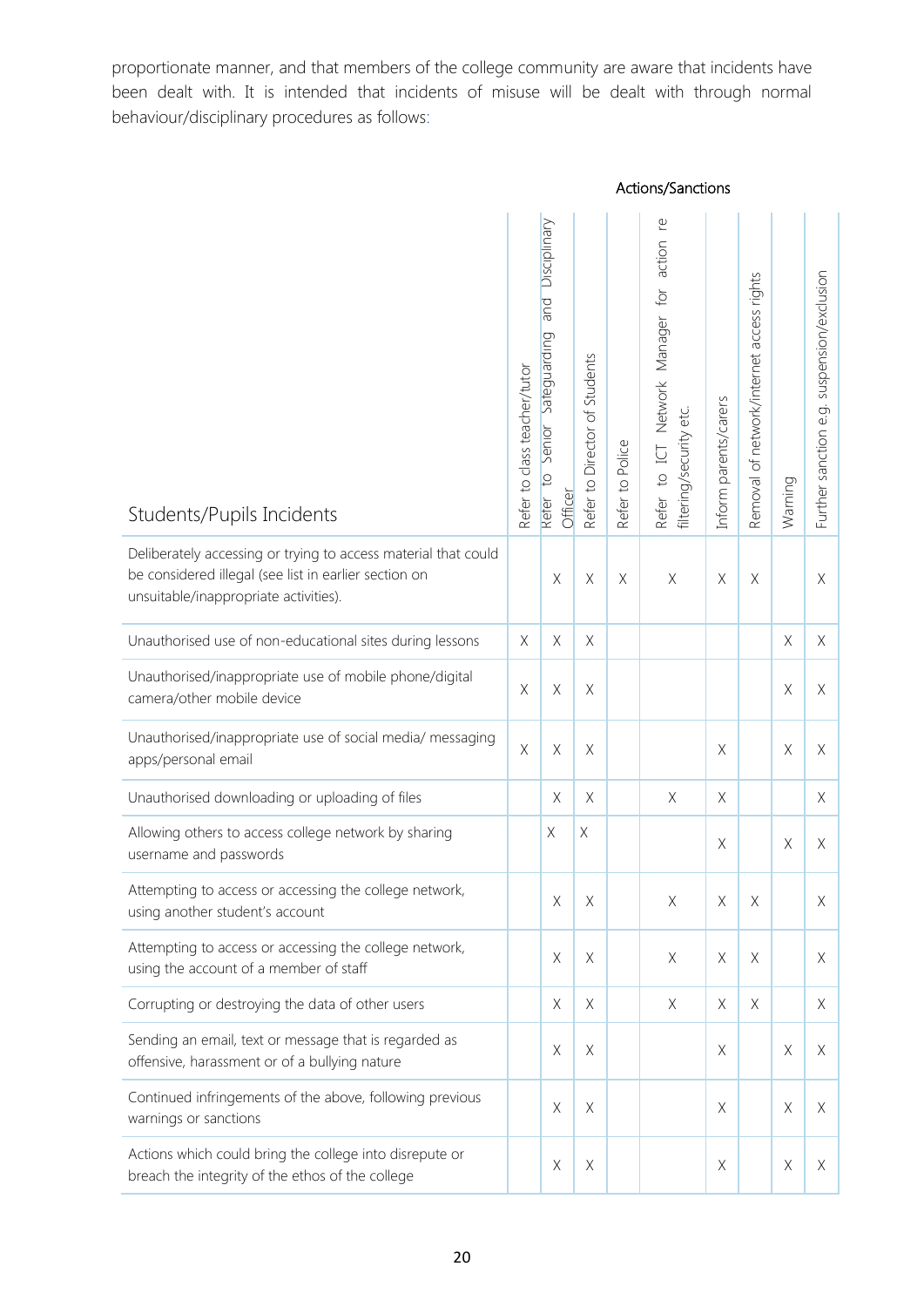| Using proxy sites or other means to subvert the college's<br>filtering system                                                 |   | X        | X  |          | $\times$ | $\times$ | X |   | X |
|-------------------------------------------------------------------------------------------------------------------------------|---|----------|----|----------|----------|----------|---|---|---|
| Accidentally accessing offensive or pornographic material<br>and failing to report the incident                               |   | X        | X  | $\times$ | $\times$ | $\times$ | X |   |   |
| Deliberately accessing or trying to access offensive or<br>pornographic material                                              |   | X        | X. | $\times$ | $\times$ | $\times$ | X |   | X |
| Receipt or transmission of material that infringes the<br>copyright of another person or infringes the Data Protection<br>Act | X | $\times$ |    | X        | $\times$ | X        |   | Χ |   |
|                                                                                                                               |   |          |    |          |          |          |   |   |   |

Actions/Sanctions

| Staff Incidents                                                                                                                                                                                 | Refer to line manager | and HR<br>Refer to Principal | Refer to Local Authority/HR | Refer to Police | Refer to ICT Network Manager | Staff for action re filtering etc. | Warning                | Suspension             | Disciplinary action |
|-------------------------------------------------------------------------------------------------------------------------------------------------------------------------------------------------|-----------------------|------------------------------|-----------------------------|-----------------|------------------------------|------------------------------------|------------------------|------------------------|---------------------|
| Deliberately accessing or trying to access material that could be<br>considered<br>earlier<br>illegal<br>list<br>section<br>(see<br>in<br>$on \bullet$<br>unsuitable/inappropriate activities). |                       |                              |                             |                 |                              |                                    |                        | ٠                      |                     |
| Inappropriate<br>personal<br>of<br>the<br>internet/social<br>use<br>media/personal email                                                                                                        |                       | $\bullet$<br>$\bullet$       | ٠                           |                 |                              |                                    |                        | ٠<br>$\bullet$         |                     |
| Unauthorised downloading or uploading of files                                                                                                                                                  |                       | é                            | $\bullet$<br>٠              |                 |                              |                                    |                        | $\bullet$<br>$\bullet$ |                     |
| Allowing others to access college network by sharing username<br>and passwords or attempting to access or accessing the college $\bullet$<br>network, using another person's account            |                       |                              | $\bullet$                   |                 |                              |                                    | ٠                      | $\bullet$              |                     |
| Careless use of personal data e.g. holding or transferring data<br>in an insecure manner                                                                                                        |                       | $\bullet$<br>٠               | ٠<br>$\bullet$              |                 |                              |                                    | $\bullet$<br>$\bullet$ | ٠<br>$\bullet$         |                     |
| Deliberate actions to breach data protection or network<br>security rules                                                                                                                       |                       |                              |                             |                 |                              |                                    |                        |                        |                     |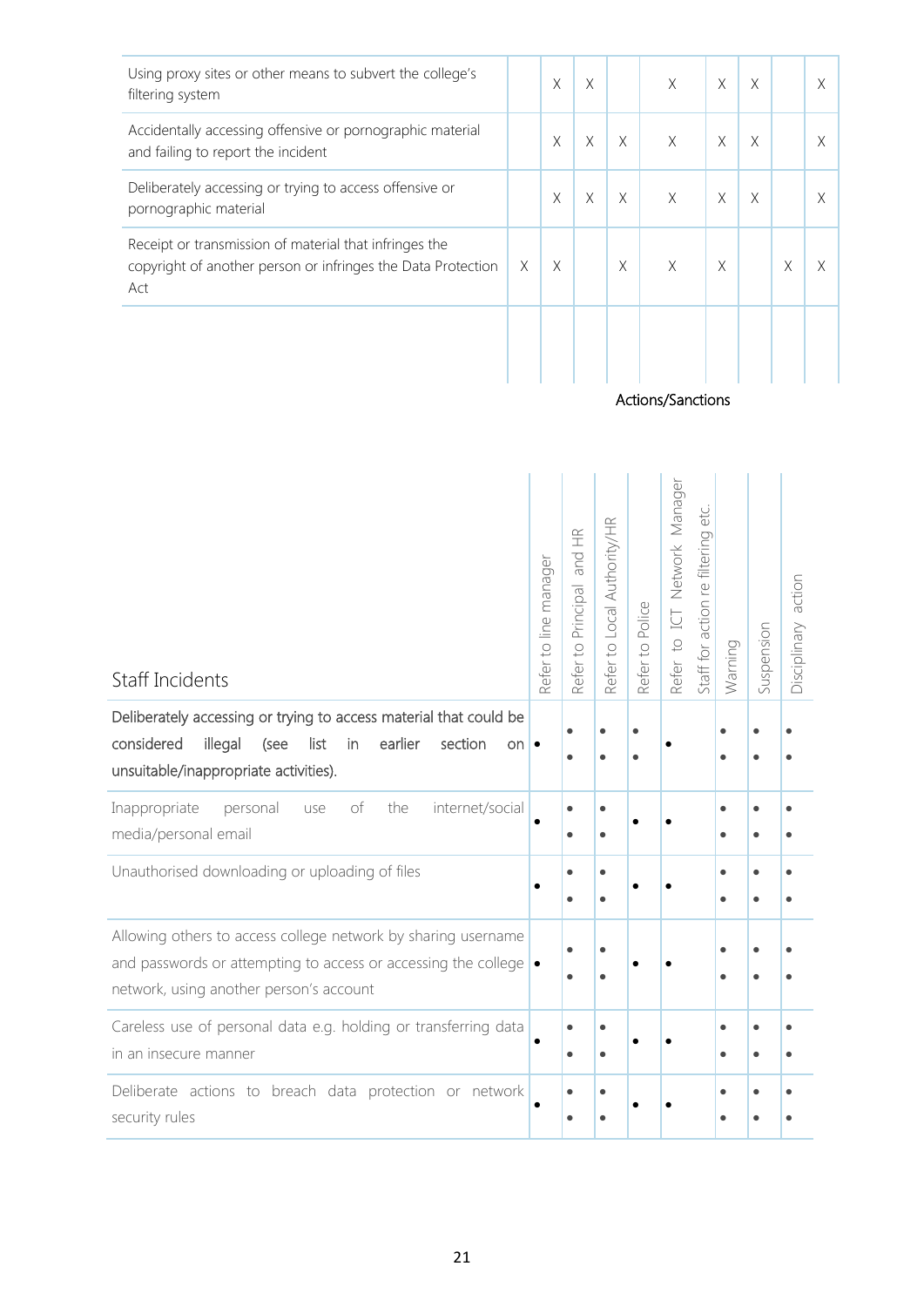| Corrupting or destroying the data of other users or causing<br>deliberate damage to hardware or software                        |                | $\bullet$              |  |                        | $\bullet$              |  |
|---------------------------------------------------------------------------------------------------------------------------------|----------------|------------------------|--|------------------------|------------------------|--|
| Sending an email, text or message that is regarded as offensive,<br>harassment or of a bullying nature                          | $\bullet$<br>٠ | ٠<br>$\bullet$         |  | $\bullet$<br>$\bullet$ | $\bullet$<br>$\bullet$ |  |
| Using personal email/social networking/instant messaging/text<br>messaging to carrying out digital communications with students | ٠<br>٠         | ٠<br>٠                 |  | $\bullet$              | ۰<br>٠                 |  |
| Actions<br>which could<br>compromise<br>the<br>staff<br>member's<br>professional standing                                       | ٠              | $\bullet$<br>$\bullet$ |  | $\bullet$<br>$\bullet$ | ۰<br>$\bullet$         |  |
| Actions which could bring the college into disrepute or breach<br>the integrity of the ethos of the college                     | ٠<br>$\bullet$ | $\bullet$              |  |                        | $\bullet$<br>$\bullet$ |  |
| Using proxy sites or other means to subvert the college's<br>filtering system                                                   | $\bullet$      | $\bullet$              |  | $\bullet$<br>$\bullet$ | $\bullet$<br>$\bullet$ |  |
| Accidentally accessing offensive or pornographic material and<br>failing to report the incident                                 | $\bullet$      |                        |  | $\bullet$              | $\bullet$<br>٠         |  |
| Deliberately accessing or trying to access offensive<br>or<br>pornographic material                                             | $\bullet$      | $\bullet$<br>$\bullet$ |  | $\bullet$<br>$\bullet$ | $\bullet$<br>$\bullet$ |  |
| Breaching copyright or licensing regulations                                                                                    |                | ٠                      |  |                        | ٠<br>٠                 |  |
| Continued infringements of the above, following previous<br>warnings or sanctions                                               |                |                        |  |                        |                        |  |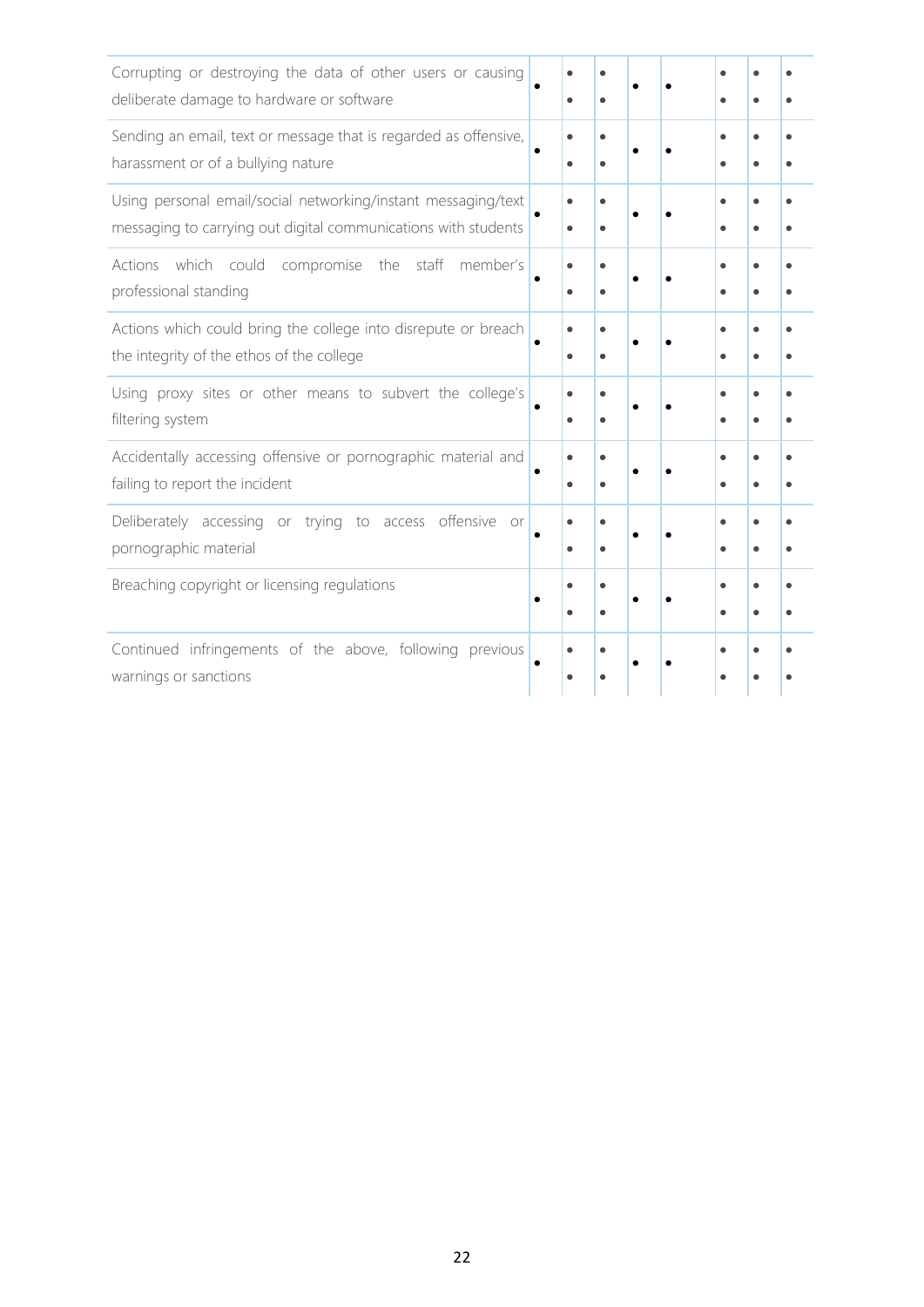## Appendix : ICT ACCEPTABLE USE – STUDENT AGREEMENT

| Student ID Number:         | Tutor Group: |  |
|----------------------------|--------------|--|
| <b>Student Name (BLOCK</b> |              |  |
| CAPITALS):                 |              |  |

St Mary's College must comply with Data Protection Regulations (GDPR 2018) recognises duties under section 21 of the Counter Terrorism and Security Act 2015 and Government PREVENT Strategy.

The I.T. resources provided by St Mary's College Blackburn are for academic use only and as a student, you agree to use the College systems and devices in a responsible way as per the following agreement.

#### 1. **Student Agreement –ICT:**

- You will not attempt to hack College systems, knowingly introduce viruses, attempt to access / capture data or by-pass any security measures installed on the College network or equipment.
- You will only use your own College login provided to you and not use or attempt to use other student's logins or attempt to login as anyone else but you to any College system.
- You will only use the internet and College email for research purposes only and you will not search, view, download, store, publish, transmit or communicate content that is or relates to materials which are illegal or inappropriate :-

#### **Threatening Behaviour / Offensive Content / Abusive / Libellous / Harassment / Pornographic / Sexist / Racist / Terrorism / Extremism / Cults / Illegal Drugs / Gambling / Criminal Skills / Social Chat / Encouragement of violence or unlawful conduct or any other content which could cause harm or distress to the College or others**

- You will not damage, alter or tamper with College equipment, software or resources and will report any issues directly to a member of staff.
- You will not install any software on to the College network or attempt to run software from external sources such as a pen drive.
- You will not publish photographs or videos on social media of any individual within the College without the permission of the individual.
- You will not use the College's systems to access and re-publish material, as if it is your own work.
- You will not use College workstations unproductively in the Library or classrooms to watch videos, listen to music or to play games. When working in these areas you will respect other students and staff and keep the noise down to a minimum and not cause disruption to other users. You will also visibly wear your ID badge at all times.
- You will not store any person files/data on the College computers or network drives (e.g.photos / personal information)
- Ensure that any work is saved to your own network area (Q drive) and if you save work to a pen drive or external hard drive, please back up these documents on a regular basis.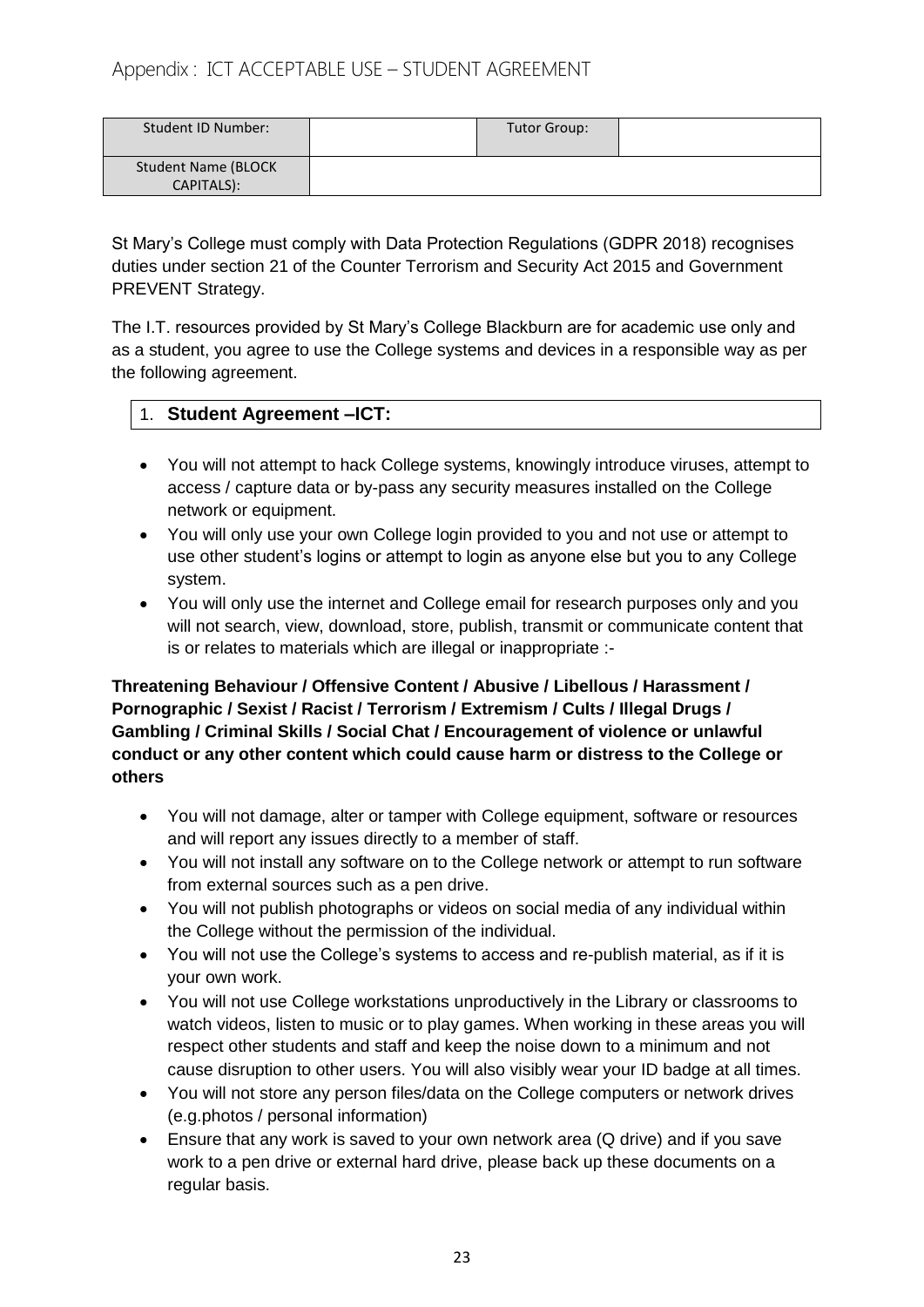- I will only use my hand held / external devices (Phones, Tablets, Laptops etc.) in class if I have permission. Usage of any personal device must be in line with the College policy.
- When I leave College I understand that my email account and online access will be disabled immediately and that documents associated with my learning will be retained for a maximum of 12 months on the St Mary's College ICT network.

# **Microsoft Teams / E-Learning**

Microsoft Teams has been provided to all staff and students for use in relation to College teaching and learning activity e.g. to deliver online lessons, support discussions, collaboration and communication relating to: academic study, engagement in college clubs, events and activities; staff meetings and collaboration networks.

Microsoft Teams is an Office 365 cloud service and therefore information contained within St Mary's Teams sites is stored in Microsoft Data Centres. This meets UK and EU data protection and security standards.

I.T. Administrators can access any data attached to a St Mary's email.

## 2. **Student Agreement –E-Learning:**

Students are expected to uphold the same standards of conduct and behaviour during live online lessons as they would be expected to within College. This includes but is not limited to:

#### **General:**

- Ensuring full engagement with the tasks in hand, including submission of any required work by the deadline that has been set.
- Ensuring that clothing is appropriate, following the same guidance as a normal day in College.
- Students should think carefully about what acceptable language is with regards to what they type and post in a lesson.
- Be professional be polite, no haters, trolling or hijacking posts. Treat team members with respect. It is important that this is maintained throughout, even in instances when opinions differ. Be clear and avoid using ambiguous language which may be open to misinterpretation.
- $\bullet$  Keep discussions relevant make sure you clearly understand the purpose of the discussion. Stay on topic and avoid sharing irrelevant content as this may frustrate other users.

## **Focused:**

- Students must not attempt to chat or set up private groups between each other on Microsoft Teams (this feature has been disabled for students).
- Students must not attempt to start or record a meeting/lesson (this feature has been disabled for students).
- Where background noise is unavoidable, students should leave themselves muted during a lesson and use the *hand up* feature to indicate they have a question. Students should only unmute themselves when directed by the teacher.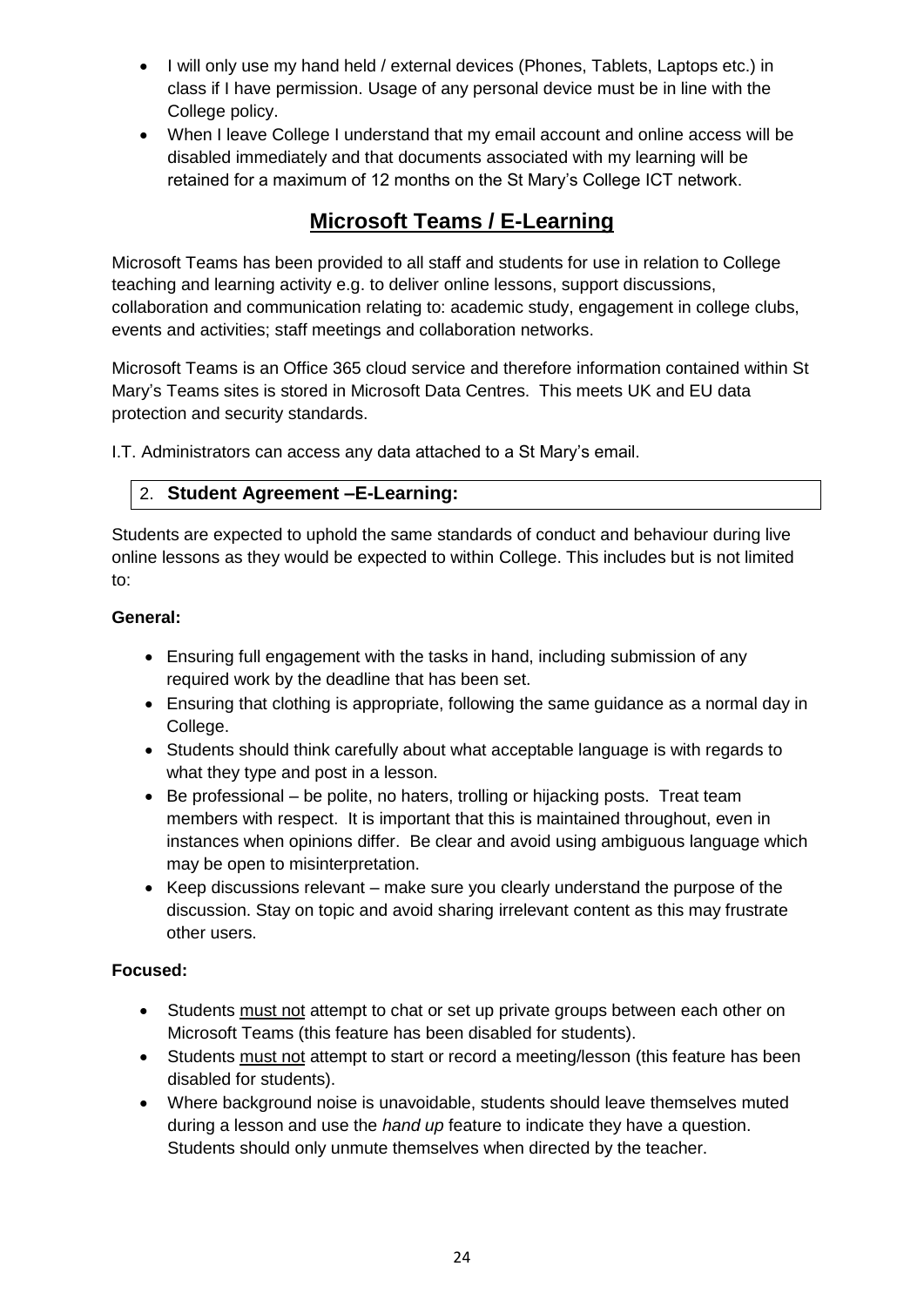- Students must leave the lesson once instructed to do at the end of the lesson. The teacher must be the last person in the meeting to hang up.
- Students must not attempt to re-join a meeting once it has ended. The teacher will be notified if this is attempted. Students must leave the meeting at the end of the lesson.
- Students are not permitted to share recorded videos/lessons made by teachers to any person outside of St Mary's College.
- Students should blur their background during all online activities involving a camera or webcam.
- Be transparent use your own name and photograph within your Office 365 profile. It is important that users are clear about who they are interacting with.
- Be safe do not over disclose personal information and protect yourself against identity theft.
- Sharing images and videos you should ensure that the sharing of images and videos does not breach image rights and copyrights. You must seek permission from anyone included in personal photographs prior to sharing them.
- Information shared within your Microsoft Teams site is for use by your site members only and should not be shared outside of the Microsoft Teams site without appropriate permissions.
- If you post inappropriately and later remove this post this may still be accessed by the College and used within disciplinary procedures as appropriate; such posts may lead to disciplinary action. The teacher will monitor usage and ensure inappropriate posts are removed.
- Microsoft Teams sites are created for use by students and teacher groups. External participants can only be invited by staff/teachers.
- Online lessons and meetings may be recorded to enable those unable to attend due to absence or ill health. This practice is in accordance with the College's commitment to inclusive practice which enables a rich learning environment, flexible learning and meets accessibility requirements. Recordings are solely for students' personal study and must not be reproduced or distributed to any third party, and must not be made available on any external website or social media channel.

When using the internet for research and recreation, students should recognise that:

- They should have permission to use the original work of others in their own work.
- Where work is protected by copyright, students will not try to download copies (including music and videos).
- When students are using the internet to find information, they should take care to check that the information accessed is accurate. Students should understand that the work of others may not be truthful and may be a deliberate attempt to mislead.

## **Mobile Phones/Mobile Technologies**

Mobile Phones/technology devices may be a college owned/provided or privately-owned smartphone, smartwatch, tablet, notebook/laptop or other technology that usually has the capability of utilising the college's wireless network. These guidelines aim to promote safe, respectful and responsible use of mobile phones/technology by all members of the St Mary's community.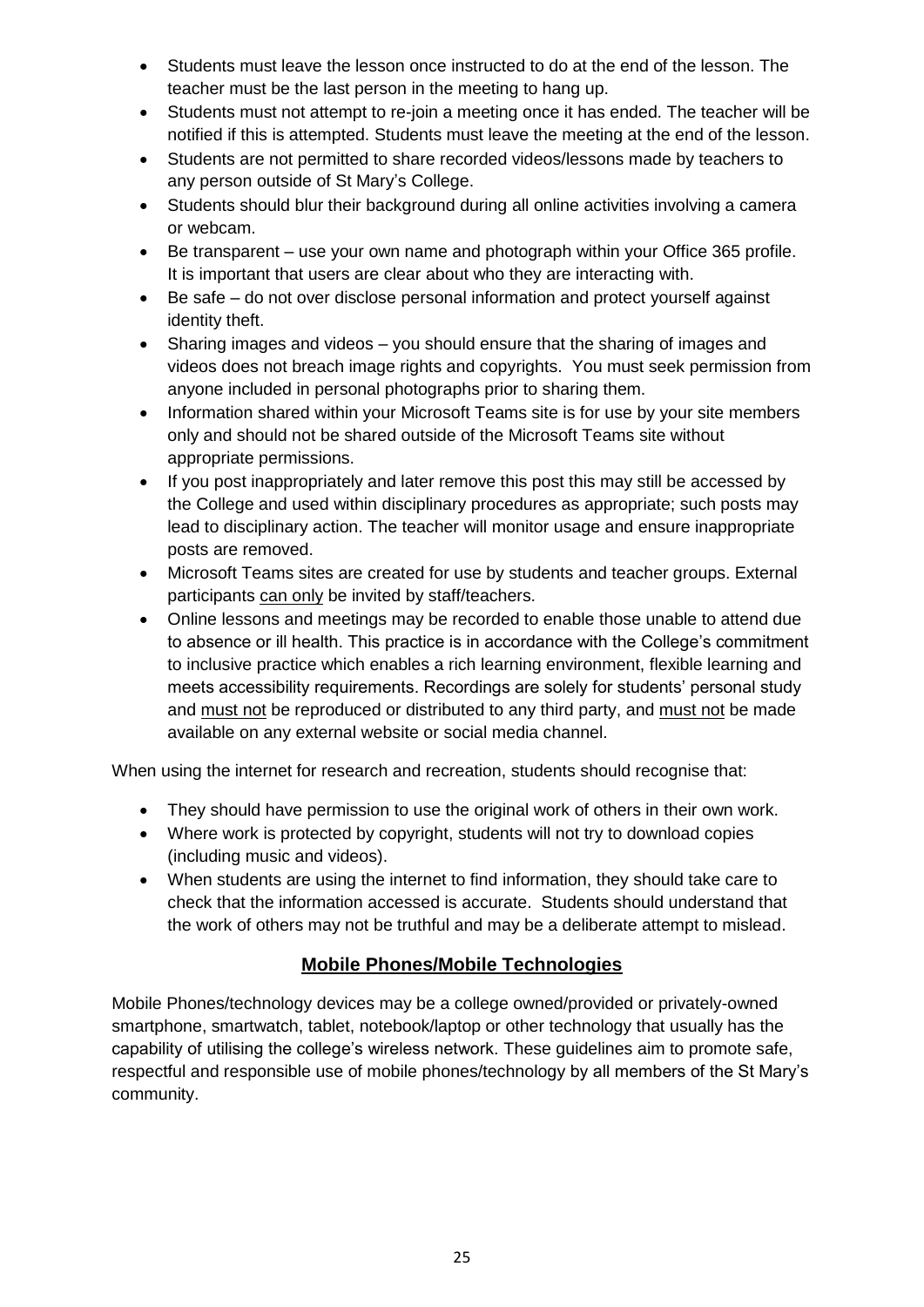## 3. **Student Agreement –Mobile Phones/Mobile Technologies:**

#### **Respectful use:**

- Mobile phones and headphones must not be used when moving around the college site, in particular on corridors.
- Mobile phones can be used for learning with the teacher's permission, however the making or receiving of calls and text messages is not permitted, unless in an emergency.
- Mobile phones must not disrupt lessons with ringtones, beeping or music.
- No photographs, videos and images of students/staff should be captured via a personal mobile in any setting.
- It is forbidden for students to 'gang up' on another student and use their mobile phones to take pictures/videos of acts to denigrate and humiliate that student and then send the pictures to other students or upload to a website for public viewing. This also includes using mobile phones to photograph or film any student without consent. It is a criminal offence to use a mobile phone to menace, harass or offend another person and almost all calls, text messages and emails can be traced. As will all college incidents, the college may consider it appropriate to involve the police.
- Mobile phones are not to be used or taken into changing rooms or toilets or used in any situation that may cause embarrassment or discomfort to their fellow students, staff or visitors at the college.

#### **Responsible use:**

- It is the responsibility of students who bring mobile phones to college to abide by the guidelines outlined in this document.
- The college accepts no responsibility for replacing, lost, stolen or damaged mobile phones.

#### **Safe use:**

- It is strongly advised that student use passwords/pin numbers and keep these confidential.
- Students are reminded of the inappropriate behaviour, relating to materials which are illegal or inappropriate (as mentioned in bold on page 1)
- Students are strongly urged not to communicate with individuals unless they are known to them.

#### **Exams:**

**Any student caught using a mobile phone in key assessments or exams will face disciplinary action as well as the consequences sanctioned by the applicable Awarding Body.**

**……………………………………………………………………………………………………………**